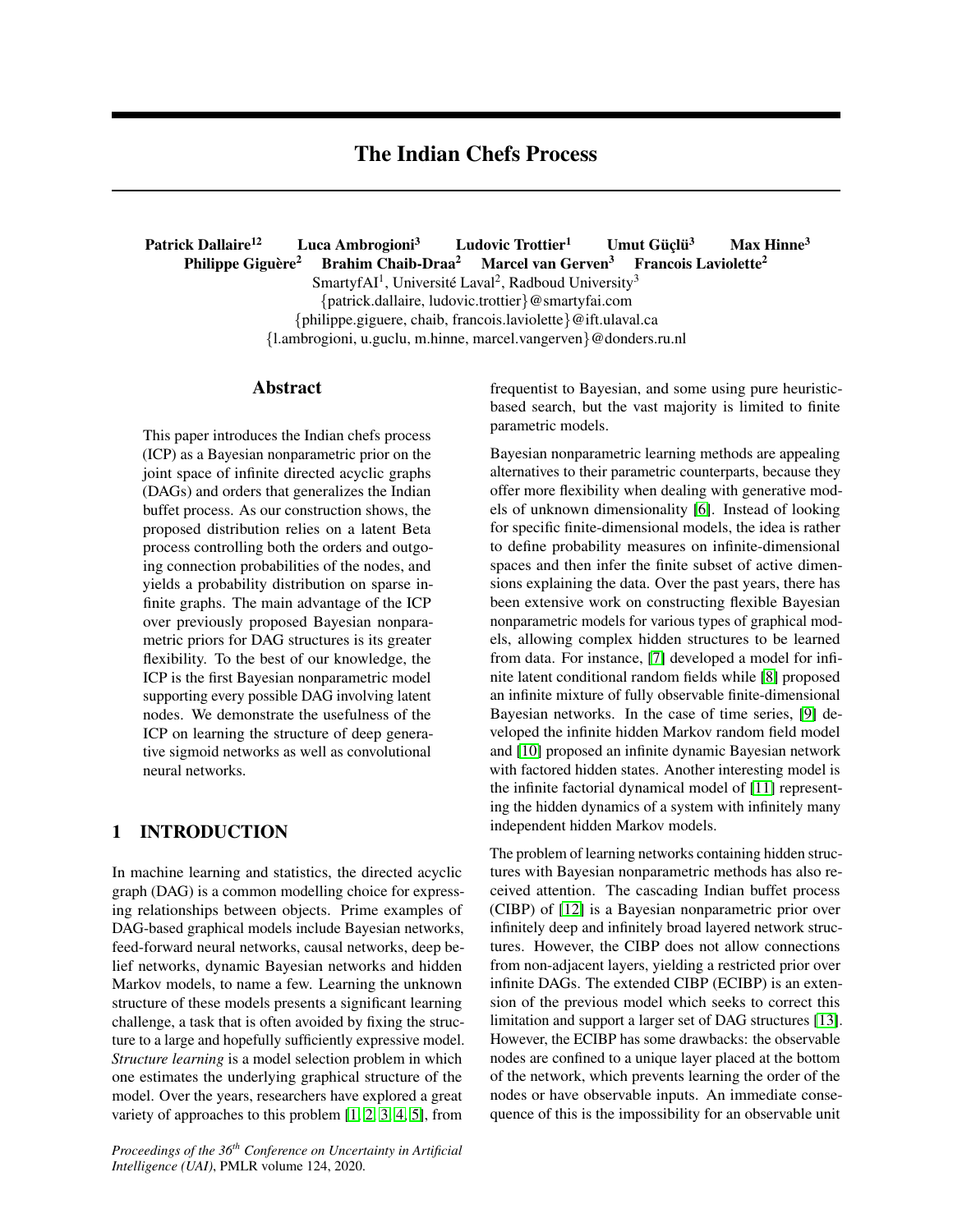to be the parent of any hidden unit or any other observable unit, which restricts the support of the prior over DAGs and makes their application to supervised deep learning problematic.

In the context of deep learning, structure learning is often part of the optimization. Recently, [\[14\]](#page-8-13) proposed a method that enforces the model to dynamically learn more compact structures by imposing sparsity through regularization. While sparsity is an interesting property for large DAG-based models, their method ignores the epistemic uncertainty about the structure. Structure learning for probabilistic graphical models can also be applied in deep learning. For instance, [\[15\]](#page-8-14) have demonstrated that deep network structures can be learned through the use of Bayesian network structure learning strategies. To our knowledge, no Bayesian nonparametric structure learning methods have been applied to deep learning models.

This paper introduces the Indian chefs process (ICP), a new Bayesian nonparametric prior for general DAGbased structure learning, which can equally be applied to perform Bayesian inference in probabilistic graphical models and deep learning. The proposed distribution has a support containing all possible DAGs, admits hidden and observable units, is layerless and enforces sparsity. We present its construction in Section [2](#page-1-0) and describe a learning method based on Markov chain Monte Carlo in Section [3.](#page-4-0) In Section [4,](#page-5-0) we use the ICP as a prior in two Bayesian structure learning experiments: in the first, we compute the posterior distribution on the structure and parameters of a deep generative sigmoid network and in the second we perform structure learning in convolutional neural networks.

## <span id="page-1-0"></span>2 BAYESIAN NONPARAMETRIC DIRECTED ACYCLIC GRAPHS

We construct a probability distribution over DAGs and orders by adopting the methodology followed by [\[16\]](#page-8-15). We first define a distribution over finite-dimensional structures, then obtain the final distribution by evaluating it as the structure size grows to infinity.

Let  $G = (V, Z)$  be a DAG where  $V = \{1, \ldots, K\}$  is the set of nodes and  $Z \in \{0,1\}^{K \times K}$  is the adjacency matrix. We introduce an ordering  $\theta$  on the nodes so that the direction of an edge is determined by comparing the order value of each node. A connection  $Z_{ki} = 1$  is only allowed when  $\theta_k > \theta_i$ , meaning that higher order nodes are parents and lower order nodes are children. Notice that this constraint is stronger than acyclicity since all  $(Z, \theta)$  combinations respecting the order value constraint are guaranteed to be acyclic, but an acyclic graph can violate the ordering constraint.

We assume that both the adjacency matrix  $Z$  and the ordering  $\theta$  are random variables and develop a Bayesian framework reflecting our uncertainty. Accordingly, we assign a *popularity* parameter  $\pi_k$  and an order value  $\theta_k$ , called *reputation*, to every node  $k$  in  $G$  based on the following model:

<span id="page-1-2"></span><span id="page-1-1"></span>
$$
\theta_k \sim \mathcal{U}(0, 1) \tag{1}
$$

$$
\pi_k \mid \alpha, \gamma, \phi, K \sim \text{Beta}\left(\frac{\alpha \gamma}{K} + \phi \mathbb{I}(k \in O), \alpha - \frac{\alpha \gamma}{K}\right)
$$
  
(2)  

$$
Z_{ki} \mid \pi_k, \theta_k, \theta_i \sim \text{Bernoulli}\left(\pi_k \mathbb{I}(\theta_k > \theta_i)\right).
$$

Here,  $\mathbb I$  denotes the indicator function,  $\mathcal U(a, b)$  denotes the uniform distribution on interval [a, b] and  $O \subseteq V$  is the set of *observed* nodes. In this model, the popularities reflected by  $\pi$  control the outgoing connection probability of the nodes, while respecting the *total order* imposed by  $\theta$ . Moreover, the Beta prior parametrization in Eq. [\(2\)](#page-1-1) is motivated by the Beta process construction of [\[17\]](#page-8-16), where Eq. [\(1\)](#page-1-2) becomes the *base distribution*, and is convenient when evaluating the limit in Section [2.1.](#page-2-0) Also,  $\alpha$  and  $\gamma$  correspond to the usual parameters defining a Beta process and the purpose of the new parameter  $\phi$  is to control the popularity of the observable nodes and ensure a non-zero connection probability when required.

Under this model, the conditional probability of the adjacency matrix Z given the popularities  $\boldsymbol{\pi} = {\{\pi_k\}}_{k=1}^K$  and order values  $\boldsymbol{\theta} = \{\theta_k\}_{k=1}^K$  is:

<span id="page-1-3"></span>
$$
p(Z \mid \boldsymbol{\pi}, \boldsymbol{\theta}) = \prod_{k=1}^{K} \prod_{i=1}^{K} p(Z_{ki} \mid \pi_k, \theta_k, \theta_i).
$$
 (4)

The adjacency matrix  $Z$  may contain connections for nodes that are not of interest, i.e. nodes that are not ancestors of any observable nodes. Formally, we define  $A \subseteq V$  as the set of *active* nodes, which contains all observable nodes O and the ones having a directed path ending at an observable node.

When solely considering connections from  $A$  to  $A$ , i.e. the adjacency submatrix  $Z_{AA}$  of the A-induced subgraph of  $G$ , Eq. [\(4\)](#page-1-3) simplifies to:

<span id="page-1-4"></span>
$$
p(Z_{AA} | \boldsymbol{\pi}, \boldsymbol{a}, \boldsymbol{\theta}) = \prod_{k \in A} \pi_k^{m_k} (1 - \pi_k)^{a_k - m_k}, \quad (5)
$$

where  $m_k = \sum_{i \in A} Z_{ki}$  denotes the number of outgoing connections from node  $k$  to any active nodes,  $a_k = \sum_{j \in A} \mathbb{I}(\theta_j < \theta_k)$  denotes the number of active nodes having an order value strictly lower than  $\theta_k$  and  $a = \{a_k\}_{k=1}^K$ . At this point, we marginalize out the popularity vector  $\pi$  in Eq. [\(5\)](#page-1-4) with respect to the prior, by using the conjugacy of the Beta and Binomial distribu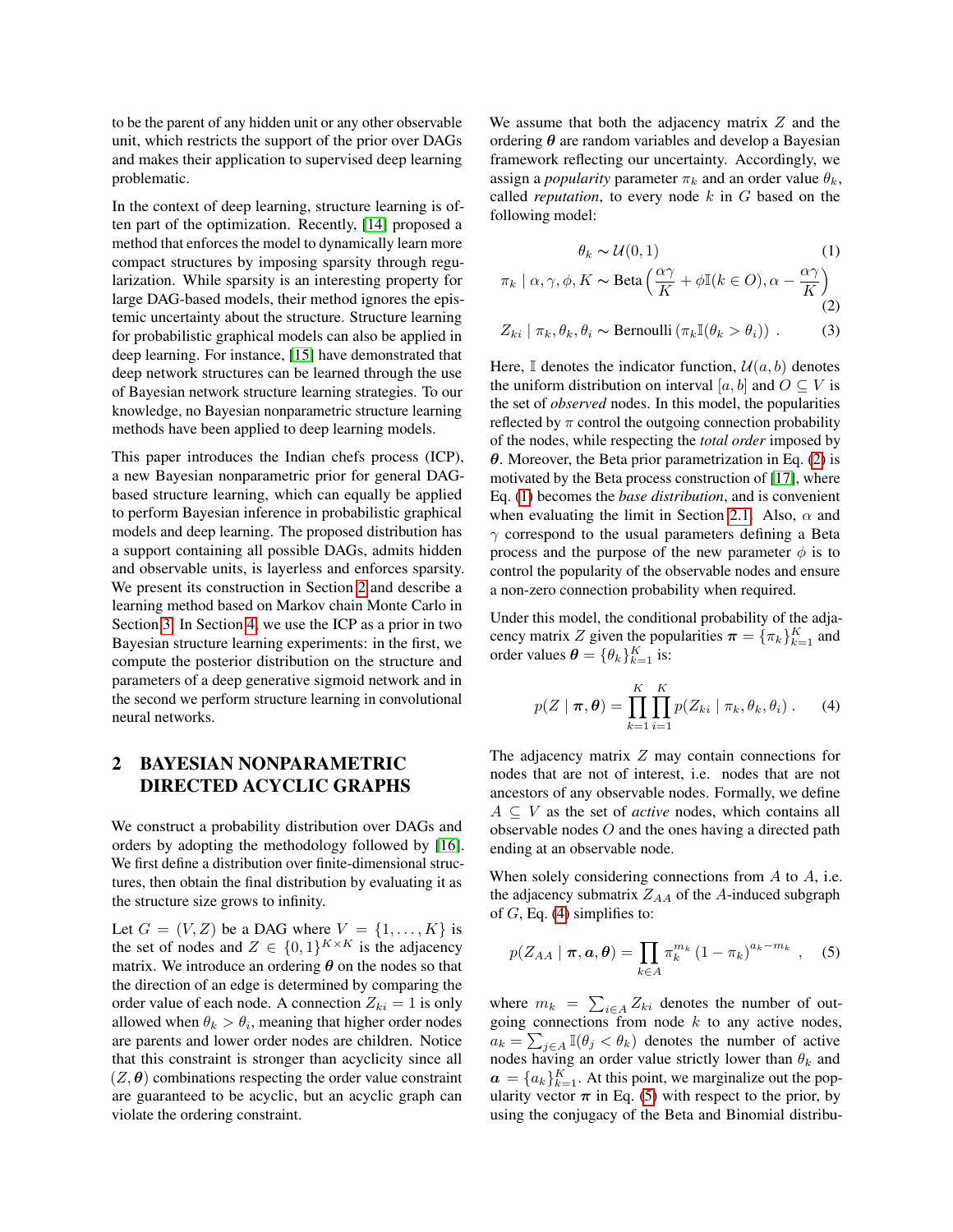tions, and we get:

$$
p(Z_{AA} \mid \alpha, \gamma, \phi, \mathbf{a}, \mathbf{\theta}) =
$$

$$
\prod_{k \in H} \frac{\left[\frac{\alpha\gamma}{K}\right]^{\overline{m_k}} [\alpha - \frac{\alpha\gamma}{K}]^{\overline{a_k} - \overline{m_k}}}{\alpha^{\overline{a_k}}} \qquad (6)
$$

$$
\prod_{k \in O} \frac{\left[\frac{\alpha\gamma}{K} + \phi\right]^{\overline{m_k}} [\alpha - \frac{\alpha\gamma}{K}]^{\overline{a_k} - \overline{m_k}}}{[\alpha + \phi]^{\overline{a_k}}},
$$

where  $x^{\overline{n}} = x(x+1)\cdots(x+n-1)$  is the Pochhammer symbol denoting the rising factorial and  $H = A \setminus O$  is the set of active hidden nodes. This equation is analogous to Eq.(10) in [\[16\]](#page-8-15) showing Beta-Binomial distributions.



<span id="page-2-1"></span>Figure 1: Graph with active nodes A and inactive nodes I. Solid arrows are connections among the active subgraph with hidden white nodes and gray observed nodes. Dashed arrows indicates the connections that must be zero to have exactly set I as the inactive set.

The set of active nodes A contains all observable nodes as well as their ancestors, which means there exists a part of the graph  $G$  that is disconnected from  $A$ . Let us denote by  $I = V \setminus A$  the set of *inactive* nodes. Considering that the A-induced subgraph is effectively maximal, then this subgraph must be properly isolated by some envelope of no-connections  $Z_{IA}$  containing only zeros as in Fig[.1.](#page-2-1) The joint probability of submatrices  $Z_{AA}$  and  $Z_{IA}$  is:

$$
p(Z_{AA}, Z_{IA} \mid \alpha, \gamma, \phi, \mathbf{a}, \mathbf{\theta}) =
$$

$$
p(Z_{AA} \mid \alpha, \gamma, \phi, \mathbf{a}, \mathbf{\theta}) \cdot \prod_{k \in I} \frac{[\alpha - \frac{\alpha \gamma}{K}]^{\overline{a_k}}}{\alpha^{\overline{a_k}}} \quad (7)
$$

where the number of negative Bernoulli trials  $a_k$  depends on  $\theta_k$  itself and  $\theta_A$ . Notice that since the submatrices  $Z_{AI}$  and  $Z_{II}$  contain uninteresting and unobserved binary events, they are trivially marginalized out of  $p(Z)$ .

One way to simplify Eq. [\(7\)](#page-2-2) is to marginalize out the order values  $\theta_I$  of the inactive nodes with respect to [\(1\)](#page-1-2). To do so, we first sort the active node orders ascendingly in vector  $\hat{\theta}_A$  and augment it with the extrema  $\hat{\theta}_0 = 0$  and  $\theta_{K^+ + 1} = 1$ , where we introduce  $K^+ = |A|$  to denote the number of active nodes. We slightly abuse notation here since these extrema do not refer to any nodes and are only used to compute interval lengths. This provides us with all relevant interval boundaries, including the absolute boundaries implied by Eq. [\(1\)](#page-1-2). We refer to the  $j<sup>th</sup>$  smallest value of this vector as  $\hat{\theta}_i$ . Based on the previous notation, the probability for an inactive node to lie between two active nodes is simply  $\theta_{j+1} - \theta_j$ . Using this notation, we have the following marginal probability:

<span id="page-2-3"></span>
$$
p(\tilde{Z}_{AA}, Z_{IA}, \tilde{\theta}_A | \alpha, \gamma, \phi) =
$$
  
\n
$$
\frac{(K - D)^{K^{+} - D}}{K^{+}!} \left( \sum_{j=0}^{K^{+}} (\tilde{\theta}_{j+1} - \tilde{\theta}_j) \frac{[\alpha(1 - \frac{\gamma}{K})]^{\overline{j}}}{\alpha^{\overline{j}}} \right)^{K^{-}}
$$
  
\n
$$
\prod_{k \in H} \frac{\left[ \frac{\alpha\gamma}{K} \right]^{\overline{m_k}} [\alpha - \frac{\alpha\gamma}{K}]^{\overline{a_k} - m_k}}{\alpha^{\overline{a_k}}} \qquad (8)
$$
  
\n
$$
\prod_{k \in O} \frac{\left[ \frac{\alpha\gamma}{K} + \phi \right]^{\overline{m_k}} [\alpha - \frac{\alpha\gamma}{K}]^{\overline{a_k} - m_k}}{[\alpha + \phi]^{\overline{a_k}}} ,
$$

where  $K^- = |I|$  denotes the number of inactive nodes,  $x^{\underline{n}} = x(x-1)...(x-n+1)$  symbolizes the falling factorial and  $\tilde{Z}_{AA}$  is a reordering of the adjacency matrix according to  $\theta_A$ . The latter is used because, due to the exchangeability of our model, the joint probability on both the adjacency matrix and active order values can cause problems regarding the index  $k$  of the nodes. By using this many-to-one transformation, we obtain a probability distribution on an equivalence class of DAGs that is analog to the *lof* function used by [\[16\]](#page-8-15). The number of permutations mapping to this sorted representation is accounted for by the normalization constant  $(K - D)\frac{K^+ - D}{K^+ - 1}$ .

#### <span id="page-2-0"></span>2.1 From Finite to Infinite DAGs

An elegant way to construct Bayesian nonparametric models is to consider the infinite limit of finite parametric Bayesian models [\[18\]](#page-8-17). Following this idea, we revisit the model of Section [2](#page-1-0) so that  $G$  now contains infinitely many nodes. To this end, we evaluate the limit as  $K \to \infty$  of Eq. [\(8\)](#page-2-3), yielding the following probability distribution:

<span id="page-2-2"></span>
$$
p(\tilde{Z}_{AA}, Z_{IA}, \tilde{\theta}_A | \alpha, \gamma, \phi, O) =
$$

$$
\frac{1}{K^+!} \exp\left(-\alpha \gamma \sum_{j=1}^{K^+} (\tilde{\theta}_{j+1} - \tilde{\theta}_j) \left[\psi(\alpha + j) - \psi(\alpha)\right]\right)
$$

$$
\prod_{k \in H} \alpha \gamma \frac{(m_k - 1)!}{(\alpha + a_k - m_k)^{\overline{m_k}}} \prod_{k \in O} \frac{\phi^{\overline{m_k}} \alpha^{\overline{a_k - m_k}}}{[\alpha + \phi]^{\overline{a_k}}}, \qquad (9)
$$

<span id="page-2-4"></span>where  $\psi$  is the digamma function. Eq. [\(9\)](#page-2-4) is the proposed marginal probability distribution on the joint space of infinite DAGs and continuous orders.

#### 2.2 The Indian Chefs Process

Now that we have the probability distribution [\(9\)](#page-2-4), we want to draw random active subgraphs from it. This section introduces the Indian chefs process (ICP), a stochastic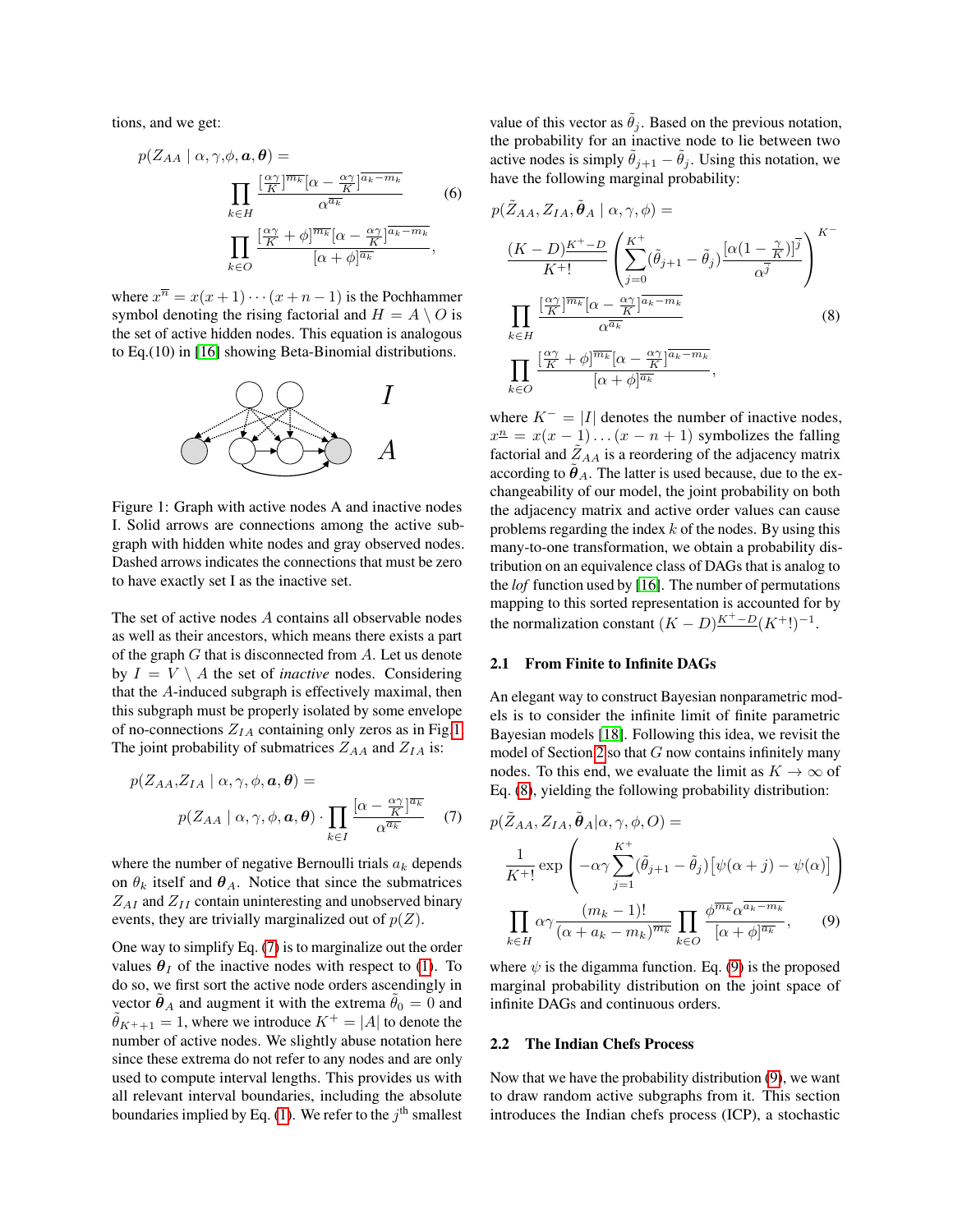process serving this purpose. In the ICP metaphor, chefs draw inspiration from other chefs, based on their *popularity* and *reputation*, to create the menu of their respective restaurant. This creates inspiration maps representable with directed acyclic graphs. ICP defines two types of chefs: 1) the star chefs (corresponding to observable variables) which are introduced iteratively and 2) the regular chefs (corresponding to hidden variables) which appear only when another chef selects them as a source of inspiration.

The ICP starts with an empty inspiration map as its initial state. The infinitely many chefs can be thought of as lying on a unit interval of reputations. Every chef has a fraction of the infinitely many chefs above him and this fraction is determined by the chef's own reputation.

The general procedure at iteration  $t$  is to introduce a new star chef, denoted  $i$ , within a fully specified map of inspiration representing the connections of the previously processed chefs. The very first step is to draw a reputation value from  $\theta_i \sim \mathcal{U}(0, 1)$  to determine the position of the star chef in the reputation interval. Once chef  $i$  is added, sampling the new inspiration connections is done in three steps.

Backward proposal Step one consists in proposing *star* chef i as an inspiration to *all* the  $a_i$  chefs having a lower reputation than chef i. To this end, we can first sample the total number of inspiration connections with:

$$
q_i \sim \text{Binomial}\left(a_i, \frac{\phi}{\alpha + \phi}\right),\tag{10}
$$

and then uniformly pick one of the  $\binom{a_i}{q_i}$  possible configurations of inspiration connections.

Selecting existing chefs In step two, chef  $i$  considers *any* already introduced chefs of higher reputation. The probability for candidate chef  $k$  to become an inspiration for  $i$  is:

$$
Z_{ki} \sim \text{Bernoulli}\left(\frac{m_k + \phi \mathbb{I}(k \in \text{star chefs})}{\alpha + a_k - 1 + \phi \mathbb{I}(k \in \text{star chefs})}\right),\tag{11}
$$

where  $a_k$  includes the currently processed chef i.

**Selecting new chefs** The third step allows chef  $i$  to consider completely new *regular* chefs as inspirations in every single interval above  $i$ . The number of new regular chefs  $K_j^{new}$  to add in the  $j^{\text{th}}$  reputation interval above i follows probability distribution:

$$
K_j^{new} \sim \text{Poisson}\left(\frac{(\tilde{\theta}_{j+1} - \tilde{\theta}_j)\alpha\gamma}{\alpha + a_j - 1}\right),\qquad(12)
$$

where the new regular chefs are independently assigned a random reputation drawn from  $\mathcal{U}(\tilde{\theta}_j, \tilde{\theta}_{j+1})$ . The *regular* chefs introduced during this step will be processed one by one using step two and three. Once all newly introduced regular chefs have been processed, the next iteration  $t + 1$ can begin with step one, a step reserved to star chefs only.

#### 2.3 Some properties of the distribution

To better understand the effect of the hyperparameters on the graph properties, we performed an empirical study of some relations between the hyperparameters, the expected number of active nodes  $\mathbb{E}[K^+|\alpha,\gamma]$  and the expected number of active edges  $\mathbb{E}[E^+|\alpha,\gamma]$ , where  $E^+$  is the number of elements in  $Z_{AA}$ . Figure [3\(a\)](#page-5-1) depicts level curves of  $\mathbb{E}[K^+|\alpha,\gamma]$  for the case of only 1 observable placed at  $\theta_k = 0$ . The figure shows that several combinations of  $\alpha$  and  $\gamma$  leads to the same expected number of active nodes. Notice that fixing one hyperparameter, either  $\alpha$  or  $\gamma$ , and selecting the expected number of nodes, one can retrieve the second hyperparameter that matches the relationship. We used this fact in the construction of Figure [3\(b\)](#page-5-2) where the unshown parameter  $\gamma$  could be calculated. In Figure [3\(b\),](#page-5-2) we illustrate the effect of  $\alpha$  on  $\mathbb{E}[E^+|\alpha,\gamma]$  which essentially shows that smaller values of  $\alpha$  increase the graph density. For additional intuition on the effect of  $\alpha$  and  $\gamma$ , we refer the reader to the twoparameter version of the Indian buffet process and its underlying Beta process [\[19,](#page-8-18) [20,](#page-8-19) [16\]](#page-8-15).

When using Bayesian nonparametric models, we are actually assuming that the generative model of the data is infinite-dimensional and that only a finite subset of the parameters are involved in producing a finite set of data. The effective number of parameters explaining the data corresponds to the model complexity and usually scales logarithmically with respect to the sample size. Unlike most Bayesian nonparametric models, the ICP prior scales according to the number of observed nodes added to the network. In Figure [3,](#page-5-3) we show how the expected number of active hidden nodes increases as function of the number of observable nodes.

#### 2.4 Connection to the Indian Buffet Process

There exists a close connection between the Indian Chefs Process (ICP) and the Indian Buffet Process (IBP). In fact, our model can be seen as a generalization of the IBP. Firstly, all realizations of the IBP receive a positive probability under the ICP. Secondly, the two-parameter IBP is recovered, at least conceptually, when altering the prior on order values (see Eq. [\(1\)](#page-1-2)) so that all observed nodes are set to reputation  $\theta = 0$  and all hidden nodes are set to reputation  $\theta = 1$ . This way, connections are prohibited between hidden nodes and between observable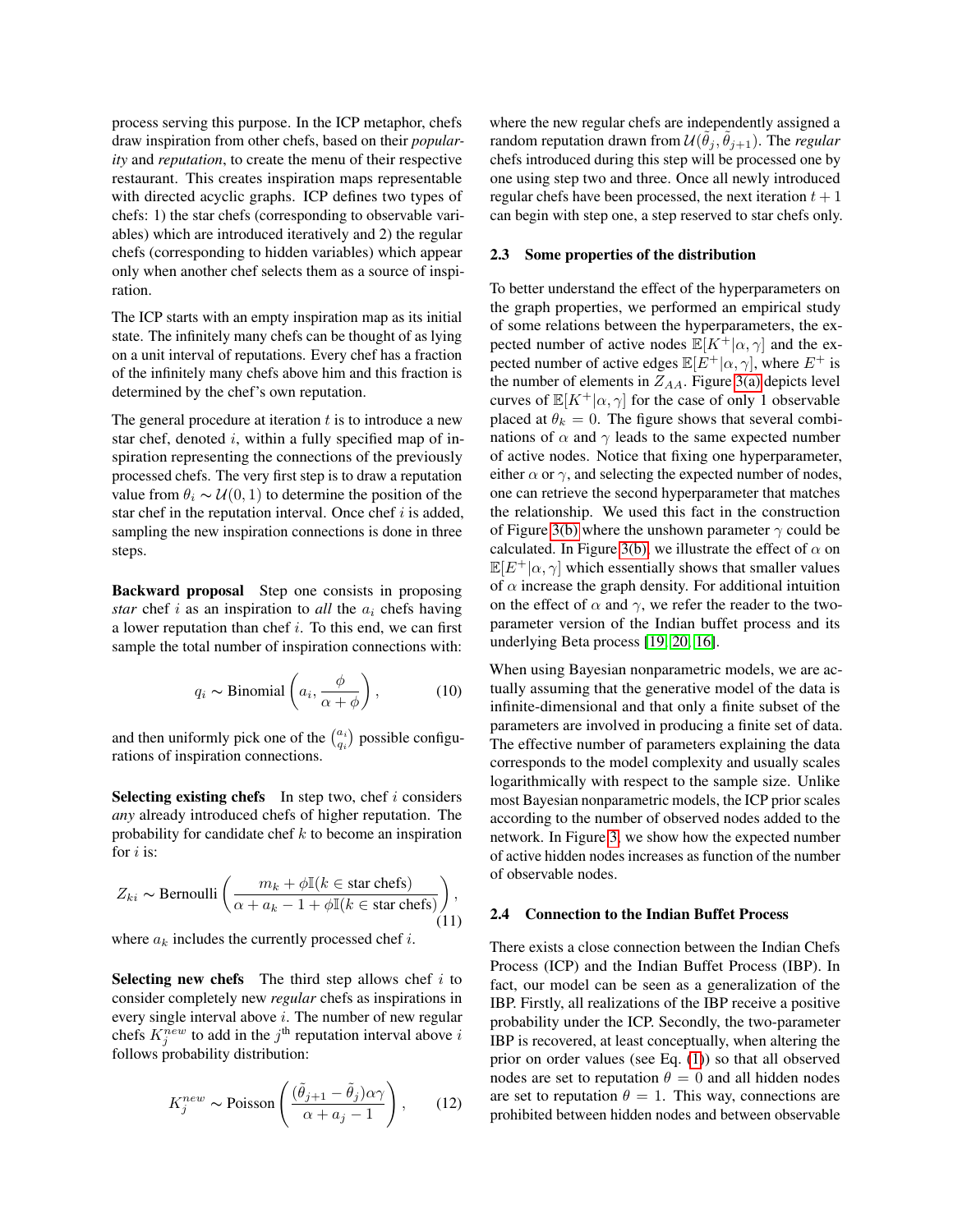nodes, while hidden-to-observable connections are still permitted as depicted in Fig[.2.](#page-4-1)



<span id="page-4-1"></span>Figure 2: Left represents a random graph from an ICP (a directed acyclic graph) and right represents a sample from an IBP (a directed bipartite graph). Gray nodes are observable and white nodes are hidden. The layerless ICP can act as an IBP when all white nodes are set to  $\theta = 0.0$ (top) and gray nodes are set to  $\theta = 1.0$  (bottom).

## <span id="page-4-0"></span>3 STRUCTURE LEARNING

In this section, we present some Markov Chain Monte Carlo (MCMC) operators to perform Bayesian inference over structures following an ICP prior. We propose a reversible jump MCMC algorithm producing random walks on Eq. [\(9\)](#page-2-4) [\[21\]](#page-8-20). This algorithm works in three phases: the first resamples graph connections without adding or removing any nodes, the second phase is a birth-death process on nodes and the third one only involves the order.

The algorithm itself uses the notion of *singleton* and *orphan* nodes. A node is a singleton when it only has a unique active child. Thus, removing its unique connection would disconnect the node from the active subgraph. Moreover, a node is said to be an orphan if it does not have any parents.

Within model moves on adjacency matrix: We begin by uniformly selecting a node  $i$  from the active subgraph. Here, the set of parents to consider for  $i$  comprises all nonsingleton active nodes having an order value greater than  $\theta_i$ . This set includes both current parents and candidate parents. Then, for each parent  $k$ , we Gibbs sample the connections using the following conditional probability:

$$
p(\tilde{Z}_{ki}=1|\tilde{Z}_{AA}^{-ki},\boldsymbol{\theta}_A)=\frac{m_k^{-i}+\phi\mathbb{I}(k\in O)}{\alpha+a_k-1+\phi\mathbb{I}(k\in O)},\tag{13}
$$

where  $m_k^{-i}$  is the number of outgoing connections of node k excluding the connection to node i and  $\tilde{Z}_{AA}^{-ki}$  has element ki removed. Also, all connections not respecting the order are prohibited and therefore have an occurrence probability of 0, and the same applies to singleton parent moves which are trans-dimensional.

Trans-dimensional moves on adjacency matrix: We begin with a random uniform selection of node  $i$  in the active subgraph and, with equal probability, propose either a *birth* or a *death* move.

In the birth case, we activate node  $k$  by connecting it to node *i*. The order  $\theta_k$  is determined by uniformly selecting an insertion interval above  $\theta_i$ . Assuming node i is also the *i*<sup>th</sup> element in  $\tilde{\theta}_A$ , we have  $n_i = K^+ - i + 1$  possible intervals, including zero-length intervals. Let us assume that j and  $j + 1$  are the two nodes between which k is to be inserted. Then, we obtain the candidate order value of the new node by sampling  $\theta_k \sim \mathcal{U}(\tilde{\theta}_j, \tilde{\theta}_{j+1})$ . The Metropolis-Hastings acceptance ratio here is:

<span id="page-4-2"></span>
$$
a_{birth} = \min\left\{1, \frac{p(\tilde{Z}_{A'A'}', Z_{I'A'}', \tilde{\theta}_{A'}' | \alpha, \gamma, \phi, O)}{p(\tilde{Z}_{AA}, Z_{IA}, \tilde{\theta}_A | \alpha, \gamma, \phi, O)}, \frac{(\tilde{\theta}_{j+1} - \tilde{\theta}_j)(n_i + 1)K^+}{K_i^* + 1}\right\},\tag{14}
$$

where  $K_i^*$  is the number of singleton-orphan parents of i and  $n_i = \sum_{j \in A} \mathbb{I}(\theta_j > \theta_i)$  is the number of active nodes above i.

In the death case, we uniformly select one of the  $K_i^*$ singleton-orphan parents of *i* if  $K_i^* > 0$  and simply do nothing in case there exists no such node. Let  $k$  be the parent to disconnect and consequently deactivate. The Metropolis-Hastings acceptance ratio for this move is:

$$
a_{death} = \min \left\{ 1, \frac{p(\tilde{Z}_{A'A'}', Z_{I'A'}', \tilde{\theta}_{A'}' | \alpha, \gamma, \phi, O)}{p(\tilde{Z}_{AA}, Z_{IA}, \tilde{\theta}_A | \alpha, \gamma, \phi, O)} \cdot \frac{K_i^*}{(\tilde{\theta}_{j+1} - \tilde{\theta}_j)(K^+ - 1)n_i} \right\}.
$$
\n(15)

If accepted, node  $k$  is removed from the active subgraph.

Moves on order values: We re-sample the order value of randomly picked node  $i$ . This operation is done by finding the lowest order valued parent of  $i$  along with its highest order valued children, which we respectively denote  $l$  and  $h$ . Next, the candidate order value is sampled according to  $\theta_i \sim \mathcal{U}(\theta_i, \theta_h)$  and accepted with Metropolis-Hasting acceptance ratio:

<span id="page-4-3"></span>
$$
a_{order} = \min\left\{1, \frac{p(\tilde{Z}_{AA}, Z_{IA}, \tilde{\theta}'_A \mid \alpha, \gamma, \phi, O)}{p(\tilde{Z}_{AA}, Z_{IA}, \tilde{\theta}_A \mid \alpha, \gamma, \phi, O)}\right\},\tag{16}
$$

which proposes a new total order  $\theta$  respecting the partial order imposed by the rest of the DAG.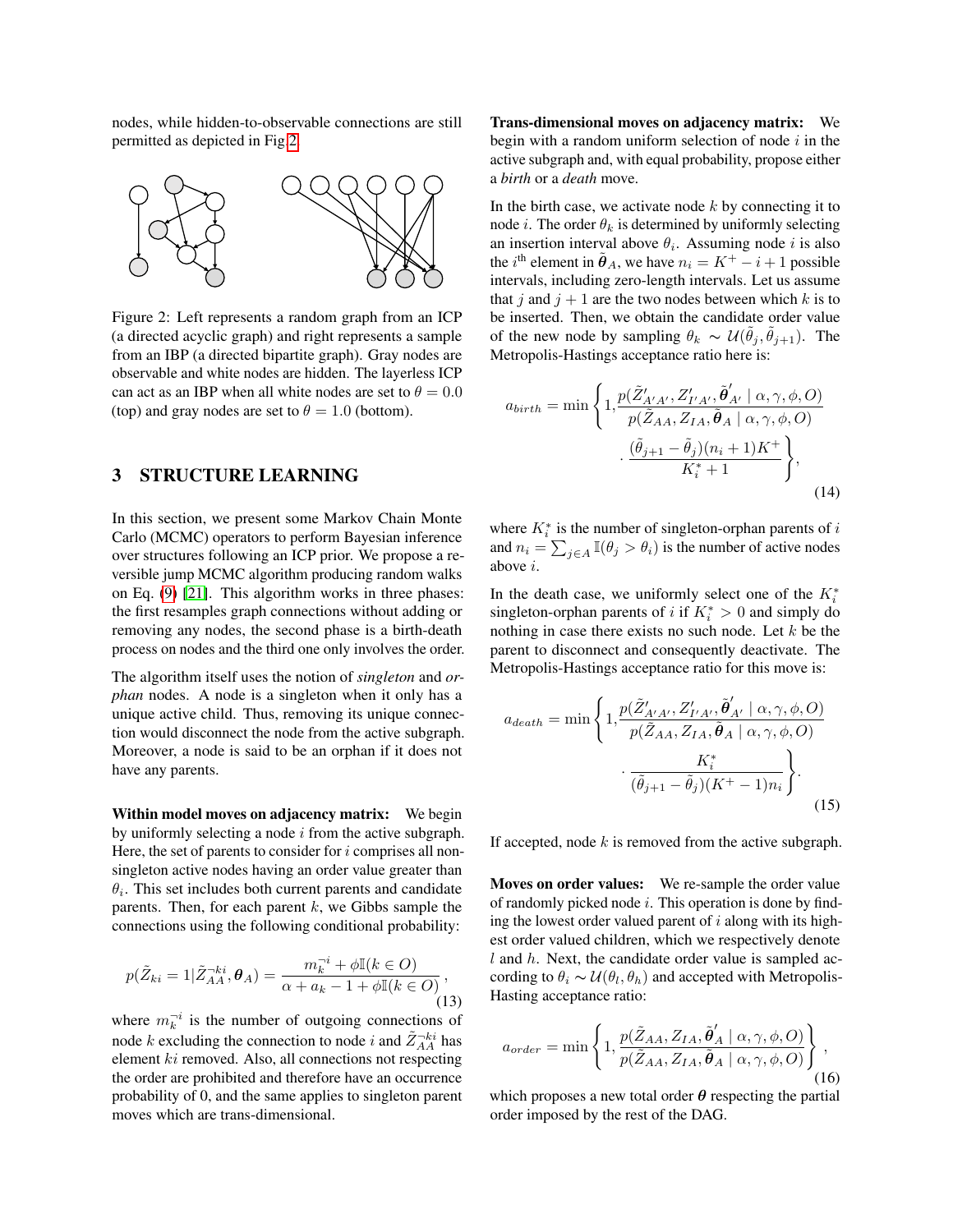<span id="page-5-1"></span>

<span id="page-5-3"></span>Figure 3: Empirical study of hyperpameters. Figure (a) shows the expected number of active nodes as a function of α and γ. Figure (b) shows that once we know the expected  $K^+$  from  $\alpha$  and γ, we can find the expected number of connections. Figure (c) shows the influence of  $\alpha$  (with  $\gamma = 1$ ) on the complexity (number of hidden nodes) as function of the number of observable nodes.

### <span id="page-5-0"></span>4 EXPERIMENTS

The ICP distribution [\(9\)](#page-2-4) can be used as a prior to learn the structure of any DAG-based model involving hidden units. In particular, one can introduce *a priori* knowledge about the structure by fixing the order values of some observed units. Feedforward neural networks, for instance, can be modelled by imposing  $\theta_k = 1$  for all input units and  $\theta_k = 0$  for the output units. On the other hand, generative models can be designed by placing all observed units at  $\theta_k = 0$ , preventing interconnections between them and forcing the above generative units to explain the data. In Section [4.1,](#page-5-4) we use the ICP as a prior to learn the structures of a generative neural network by approximating the full posterior for 9 datasets. In Section [4.2,](#page-5-5) we use the ICP to learn the structure of a convolutional neural network (CNN) in a Bayesian learning framework.

#### <span id="page-5-4"></span>4.1 Bayesian nonparametric generative sigmoid network

The network used in this section is the Nonlinear Gaussian Belief Network (NLGBN) [\[22\]](#page-8-21), which is basically a generative sigmoid network. In this model, the output of a unit  $u_i$  depends on a weighted sum of its parents, where  $W_{ki}$  represents the weight of parent unit  $u_k, Z_{ki}$  indicates whether  $u_k$  is a parent of  $u_i$  and  $b_i$  is a bias. The weighted sum is then corrupted by a zero mean Gaussian noise of precision  $\rho_i$ , so that  $a_i \sim \mathcal{N}(b_i + \sum_k Z_{ki}W_{ki}u_k, 1/\rho_i)$ . The noisy preactivation  $a_i$  is then passed through a sigmoid nonlinearity, producing the output value  $u_i$ . It turns out that the density function of this random output  $u_i$  can be represented in closed-form, a property used to form the likelihood function given the data. An ICP prior is placed on the structure represented by Z along with priors  $\gamma \sim \text{Gamma}(0.5, 0.5), 1/\alpha \sim \text{Gamma}(0.5, 0.5)$  and  $\phi \sim \text{Gamma}(0.5, 0.5)$ . To complete the prior on param<span id="page-5-2"></span>eters, we specify  $\rho_k \sim \text{Gamma}(0.5, 0.5), b_k \sim \mathcal{N}(0, 1)$ and  $W_{ki} \sim \mathcal{N}(0, 1)$ .

The inference is done with MCMC where structure operators are given in Section [3](#page-4-0) and we refer to [\[12\]](#page-8-11) for the parameter and activation operators. The Markov chain explores the space of structures by creating and destroying edge and nodes, which means that posterior samples are of varying size and shape, while remaining infinitely layered due to  $\theta_k \in [0, 1]$ . We also simulate the random activations  $u_k$  and add them into the chain state.

This experiment aims at reproducing the generative process of synthetic data sources. In the learning phase, we simulate the posterior distribution conditioned on 2000 training points. Fantasy data from the posterior are generated by first sampling a model from set of posterior network samples and then one point is generated from the selected model. Figure [4](#page-6-0) shows 2000 test samples from the true distribution along with the samples generated from the posterior accounting for the model uncertainty.

Next, we compare the ICP (with observables at  $\theta_k = 0$ ) against other Bayesian nonparametric approaches: The Cascading Indian Buffet Process [\[12\]](#page-8-11) and the Extended CIBP [\[13\]](#page-8-12). The inference for these models was done with an MCMC algorithm similar to the one used for the ICP and we used similar priors for the parameters to ensure a fair comparison. The comparison metric used in this experiments is the Hellinger distance (HD), a function quantifying the similarity between two probability densities. Table [1](#page-6-1) shows the HDs between the generated fantasy datasets and the ground truth datasets.

#### <span id="page-5-5"></span>4.2 Bayesian nonparametric convolutional neural networks

So far, we introduced the ICP as a prior on the space of directed acyclic graphs. In this section we will use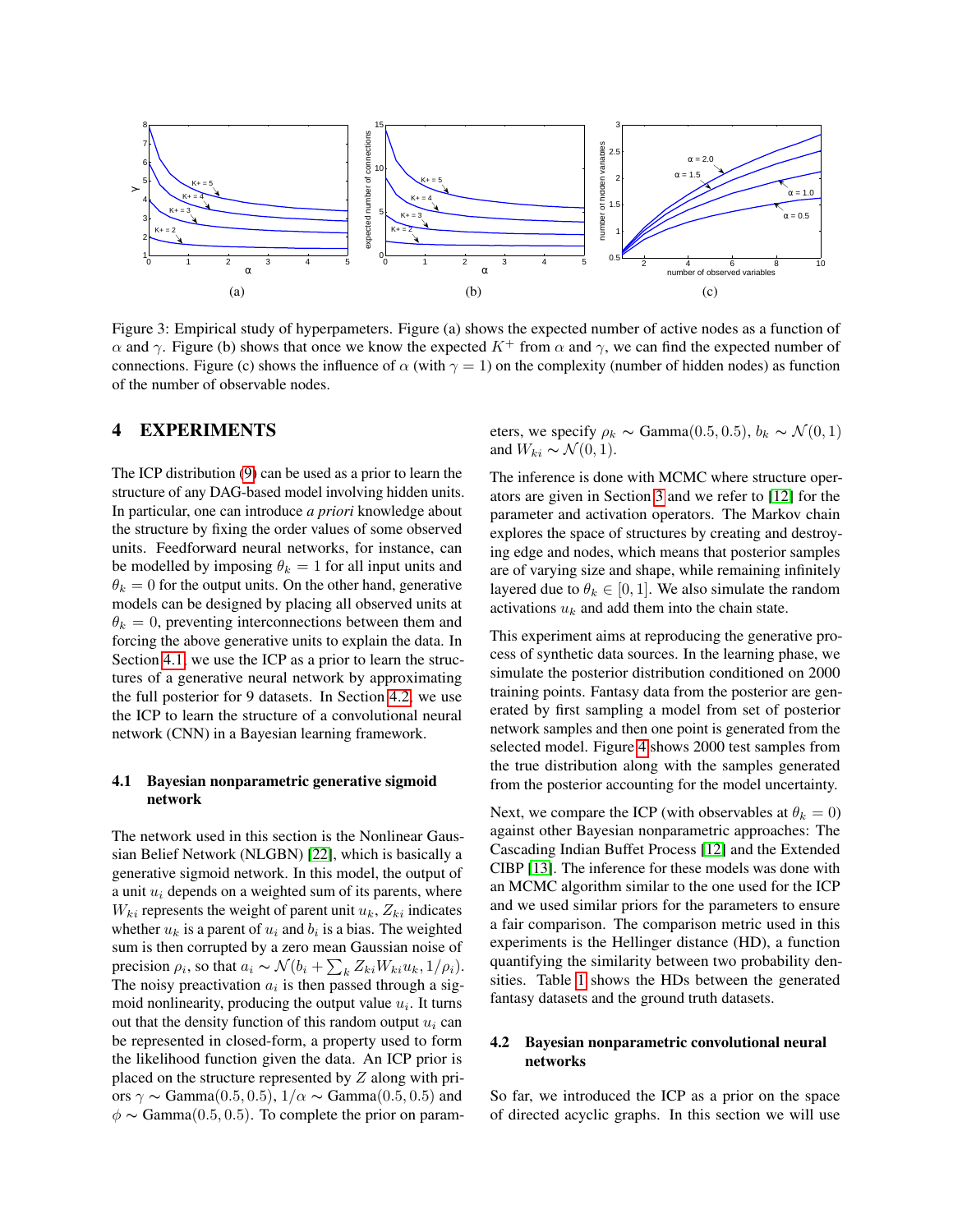

<span id="page-6-0"></span>Figure 4: Resulting fantasy data generated from the posterior on 3 toy datasets.

<span id="page-6-1"></span>Table 1: Hellinger distance between the fantasy data from posterior models and the test set. Dimensionality of the data is given in parentheses. The baseline shows the distance between the training and test sets, representing the best achievable distance since the two come from the true source.

| DATA SET                    | RING(2)                    | TWO MOONS (2)              | PINWHEEL (2)               | $G$ EYSER $(2)$            | IRIS $(4)$                 | $Y\text{EAST}(8)$          | ABALONE (9)                | $C_{\text{LOUD}}(10)$      | WINE $(12)$                |
|-----------------------------|----------------------------|----------------------------|----------------------------|----------------------------|----------------------------|----------------------------|----------------------------|----------------------------|----------------------------|
| ICP<br>CIBP<br><b>ECIBP</b> | 0.0402<br>0.0493<br>0.0419 | 0.0342<br>0.0469<br>0.0450 | 0.0547<br>0.0692<br>0.0685 | 0.0734<br>0.1246<br>0.1171 | 0.2666<br>0.2667<br>0.2632 | 0.3817<br>0.4056<br>0.3840 | 0.1379<br>0.1502<br>0.1470 | 0.1495<br>0.1713<br>0.1501 | 0.3629<br>0.4079<br>0.3855 |
| <b>BASELINE</b>             | 0.0312                     | 0.0138                     | 0.0436                     | 0.0234                     | 0.1930                     | 0.3059                     | 0.1079                     | 0.1299                     | 0.3387                     |

this formalism in order to construct a prior on the space of convolutional neural architectures. The fundamental building blocks of (2D) convolutional networks are tensors T whose entries encode the presence of local features in the input image. A convolutional neural network can be described as a sequence of convolution operators acting on these tensors followed by entry-wise nonlinearity f.

In our nonparametric model, a convolutional network is constructed from a directed acyclic graph. Each node of the graph represents a tensor  $T^{(i)}$ . The entries of this tensor are given by

$$
T^{(i)} = \text{ReLU}\left(\sum_{k \in \text{Parents}(i)} W^{(ki)} \star T^{(k)}\right) ,\qquad(17)
$$

where  $W^{(ki)}$  is a tensor of convolutional weights and  $\star$ is the discrete convolution operator. In most hand-crafted architectures, the spatial dimensions of the tensor are course-grained as the depth increases while the number of channels (each representing a local feature of the input) increases. In the ICP, the depth of a node  $i$  is represented by its reputation  $\theta_i$ . In order to encode the change of shape in the nonparametric prior, we set the number of channels to be a function of  $\theta$ :

$$
N_c(\theta) = 2^{\lfloor N_{\text{bins}}(1-\theta)\rfloor} + N_0 , \qquad (18)
$$

where  $N_{\text{bins}}$  is the number of different possible tensor shapes and  $N_0$  is the number of channels of the lowest layers. Similarly, the number of pixels is given by:

$$
N_p(\theta) = 2^{-\lfloor N_{\text{bins}}(1-\theta)) \rfloor} M , \qquad (19)
$$

where  $M$  is the number of pixels in the original image. The shape of the weight tensors  $W^{(ki)}$  is determined by the shape of parent and child tensor.

In a classification problem, the nonparametric convolutional network is connected to the data through two observed nodes. The input node  $X$  stores the input images and we set  $\theta_X = 1$ . On the other hand, for the output node we set  $\theta_Y = 0$ , and have it receive input through fully connected layers:

$$
Y = \text{Softmax}\left(\sum_{k \in \text{Parents}(Y)} \left(\sum_{a,b,c} V_a^{(k)} T_{abc}^{(k)}\right)\right) , \tag{20}
$$

where  $V^{(k)}$  is a tensor of weights.

Note that, when computing the acceptance ratios in Eqs. [\(14-](#page-4-2)[16\)](#page-4-3), we now need to add the model evidence  $\log p(y \mid G, X)$  for the proposal graph and current graph to the numerators and denominators, respectively. In this paper, we use a point estimate of the log model evidence:

$$
p(y \mid G, x) \approx p(y \mid G, \{\hat{W}^{(ki)}\}, x) , \qquad (21)
$$

where  $\hat{W}^{(ki)}$  are the parameters of the network optimized using Adam (α=0.1, β1=0.9, β2=0.999, *eps*=1e-08,  $\eta$ =1.0) [\[23\]](#page-8-22).

We performed architecture sampling on the MNIST dataset. For computational reasons, we restricted the dataset to the first three classes (1, 2 and 3). We sampled the DAGs using the MCMC sampler introduced in Sec-tion [3](#page-4-0) with prior parameters  $\alpha = 1$ ,  $\gamma = 20$  and  $\phi = 5$ . For each sampled DAG, we trained the induced convolutional architecture until convergence (540 iterations, batch size equal to 100). The number of bins in the partition of the range of the reputations was five and the number of channels of the first convolutional layer was four. We ran 15 independent Markov chains in order to sample from multiple modes. Each chain consisted of 300 ac-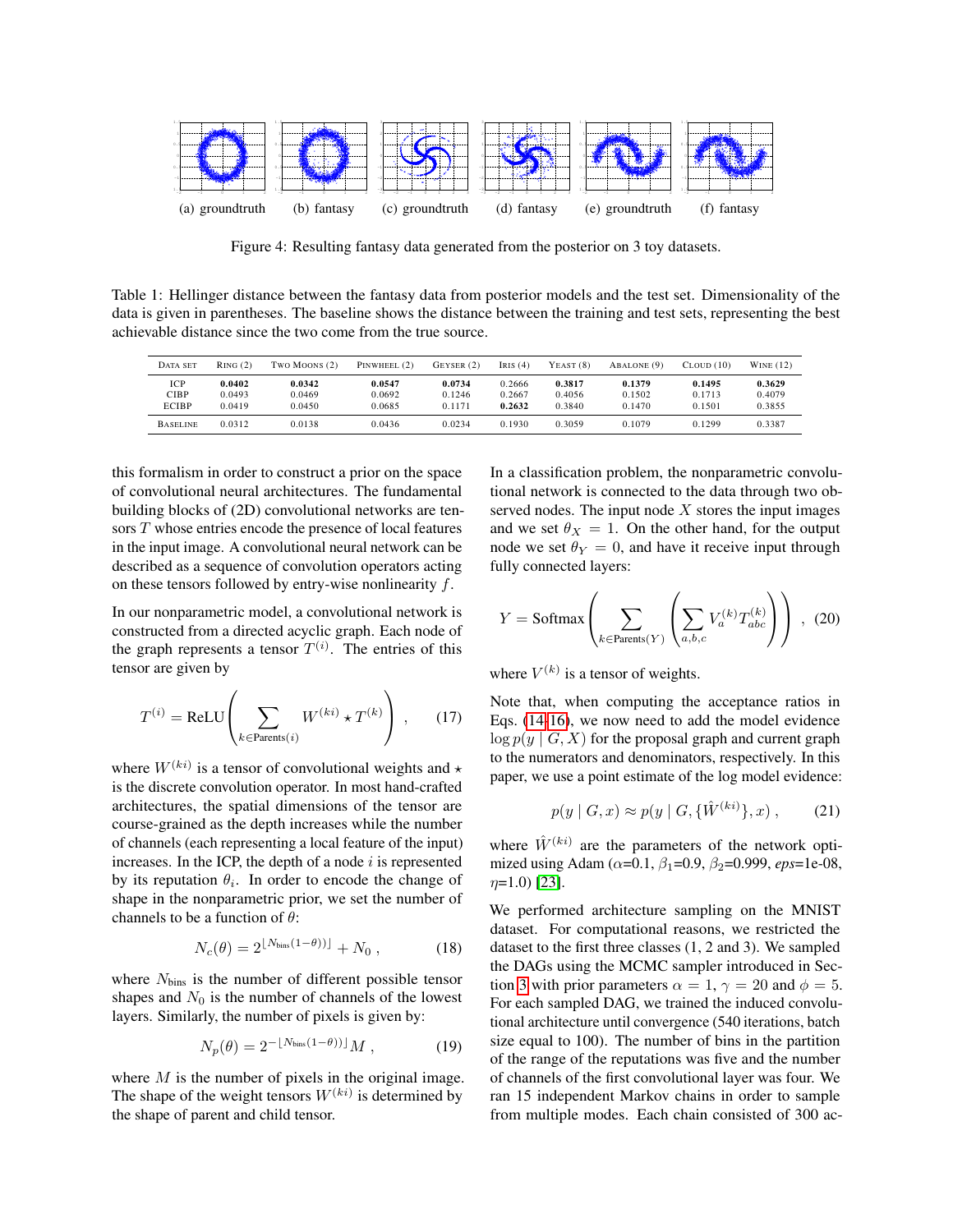

<span id="page-7-1"></span>Figure 5: Statistics of the sampled convolutional architectures. A) Histograms and bivariate density plots of test set accuracy, number of nodes, average degree width and depth. The three colored crosses denote the statistics of the three visualized networks. B) Histogram of the mean, standard deviation, min and max of the popularity values. C) Examples of visited architectures visited during the inference.

cepted samples. After sampling, all chains were merged, resulting in a total of  $4500$  sampled architectures<sup>[1](#page-7-0)</sup>.

Figure [5A](#page-7-1) shows accuracy and descriptive statistics of the sampled convolutional architectures. In all these statistics, we only considered nodes that receive input from the input node (directly or indirectly) as the remaining nodes do not contribute to the forward pass of the network. The network *width* is quantified as the total number of directed paths between input and output nodes, while *depth* is quantified as the maximal directed path length. The sampler reaches a wide range of different architectures, whose number of layers range from three to fifteen, and whose average degree range from one to four. Some examples of architectures are shown in Figure [5C](#page-7-1). Interestingly, the correlation between the number of nodes, degree, width and depth and accuracy is very low. Most likely, this is due to the simple nature of the MNIST task. The ensemble accuracy (0.95), obtained by averaging the label probabilities over all samples, is higher than the average accuracy (0.91), but lower than the maximum accuracy (0.99). Figure [5B](#page-7-1) shows the histograms of mean, standard deviation, minimum and maximum of the reputation values in the networks.

#### 5 CONCLUSION AND FUTURE WORK

This paper introduced the Indian chefs process (ICP) as a Bayesian nonparametric distribution on the joint space of infinite directed acyclic graphs and orders. The model allows for a novel way of learning the structure of deep learning models. As a proof of concept, we have demonstrated how the ICP can be used to learn the architecture of convolutional deep networks trained on the MNIST data set. However, for more realistic applications, several efficiency improvements are required. First, the inference procedure over the model parameters could be performed using Hamiltonian Monte Carlo. This would remove the need to fully train the network for every sampled DAG. Second, add deep learning-specific sampling moves. For example, add an "increase depth" move that replaces a connection with a path comprised by two connections and a latent node. And third, extend ICP beyond deep learning architectures. For example, the ICP may serve as a basis for nonparametric causal inference, where a DAG structure is learned when the exact number of relevant variables is not known a priori, or when certain relevant input variables are not observed [\[24\]](#page-8-23).

<span id="page-7-0"></span><sup>&</sup>lt;sup>1</sup>The code is available at https://github.com/mhinne/NPDAG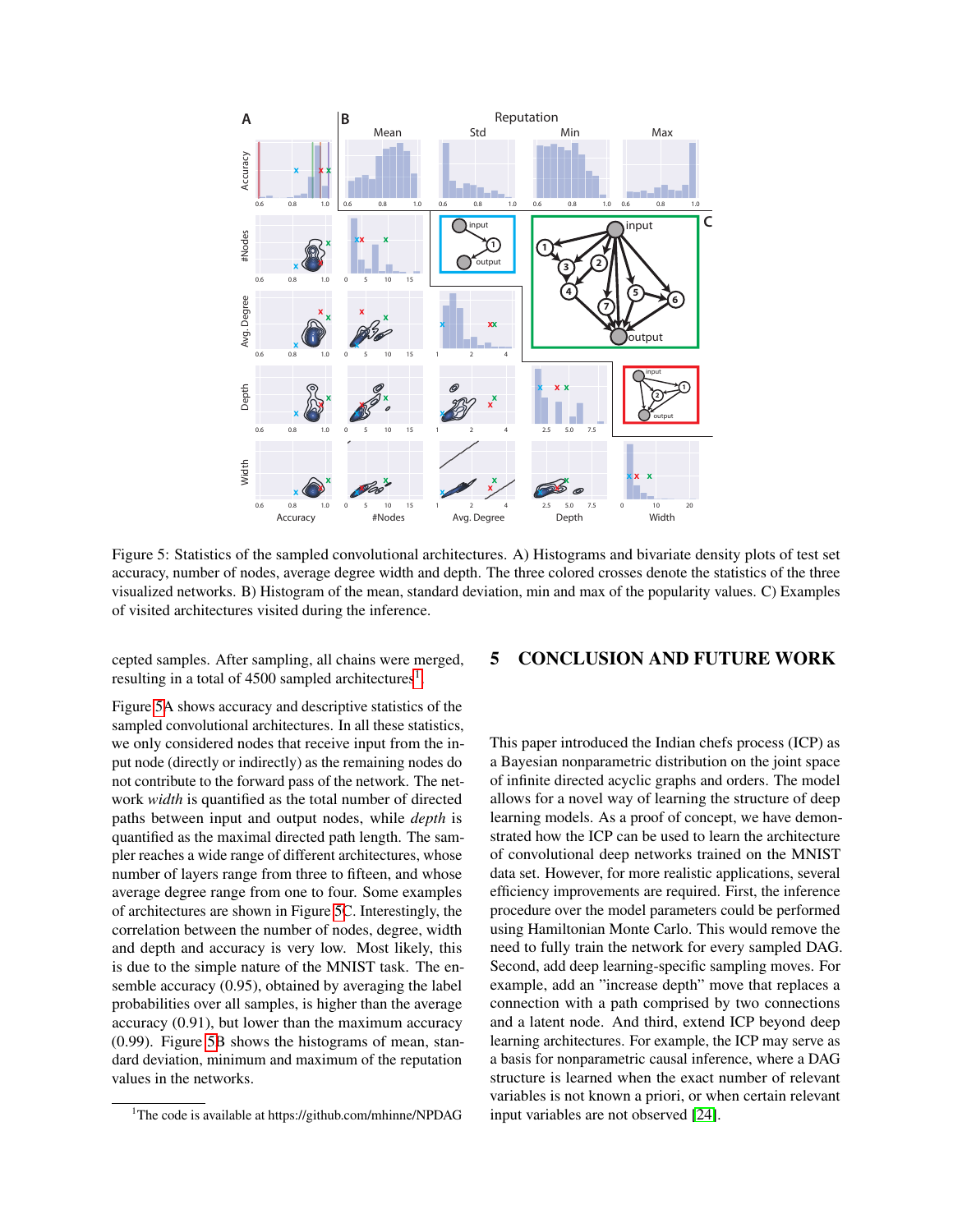## References

- <span id="page-8-0"></span>[1] M. Schmidt, A. Niculescu-Mizil, K. Murphy, *et al.*, "Learning graphical model structure using L1 regularization paths," in *AAAI*, vol. 7, pp. 1278– 1283, 2007.
- <span id="page-8-1"></span>[2] S. Banerjee and S. Ghosal, "Bayesian structure learning in graphical models," *Journal of Multivariate Analysis*, vol. 136, pp. 147–162, 2015.
- <span id="page-8-2"></span>[3] V. Mansinghka, C. Kemp, T. Griffiths, and J. Tenenbaum, "Structured priors for structure learning," *arXiv preprint arXiv:1206.6852*, 2012.
- <span id="page-8-3"></span>[4] A. Mohammadi, E. C. Wit, *et al.*, "Bayesian structure learning in sparse Gaussian graphical models," *Bayesian Analysis*, vol. 10, no. 1, pp. 109–138, 2015.
- <span id="page-8-4"></span>[5] D. G. R. Tervo, J. B. Tenenbaum, and S. J. Gershman, "Toward the neural implementation of structure learning," *Current Opinion in Neurobiology*, vol. 37, pp. 99–105, 2016.
- <span id="page-8-5"></span>[6] N. Hjort, C. Holmes, P. Muller, and S. Walker, "An invitation to Bayesian nonparametrics," *Bayesian Nonparametrics*, vol. 28, p. 1, 2009.
- <span id="page-8-6"></span>[7] Y. Jiang and A. Saxena, "Infinite latent conditional random fields," in *Proceedings of the IEEE International Conference on Computer Vision Workshops*, pp. 262–266, 2013.
- <span id="page-8-7"></span>[8] K. Ickstadt, B. Bornkamp, M. Grzegorczyk, J. Wieczorek, M. R. Sheriff, H. E. Grecco, and E. Zamir, *Nonparametric Bayesian Networks*. Oxford University Press, 2010.
- <span id="page-8-8"></span>[9] S. P. Chatzis and G. Tsechpenakis, "The infinite hidden Markov random field model," *IEEE Transactions on Neural Networks*, vol. 21, no. 6, pp. 1004– 1014, 2010.
- <span id="page-8-9"></span>[10] F. Doshi, D. Wingate, J. Tenenbaum, and N. Roy, "Infinite dynamic Bayesian networks," in *Proceedings of the 28th International Conference on Machine Learning (ICML-11)*, pp. 913–920, 2011.
- <span id="page-8-10"></span>[11] I. Valera, F. Ruiz, L. Svensson, and F. Perez-Cruz, "Infinite factorial dynamical model," in *Advances in Neural Information Processing Systems*, pp. 1657– 1665, 2015.
- <span id="page-8-11"></span>[12] R. P. Adams, H. M. Wallach, and Z. Ghahramani, "Learning the structure of deep sparse graphical models," in *Proceedings of the 13th International Conference on Artificial Intelligence and Statistics*, 2010.
- <span id="page-8-12"></span>[13] P. Dallaire, P. Giguere, and B. Chaib-draa, "Learning the structure of probabilistic graphical models with an extended cascading Indian buffet process," in *Twenty-Eighth AAAI Conference on Artificial Intelligence*, 2014.
- <span id="page-8-13"></span>[14] W. Wen, C. Wu, Y. Wang, Y. Chen, and H. Li, "Learning structured sparsity in deep neural networks," in *Advances in Neural Information Processing Systems*, pp. 2074–2082, 2016.
- <span id="page-8-14"></span>[15] R. Y. Rohekar, S. Nisimov, Y. Gurwicz, G. Koren, and G. Novik, "Constructing deep neural networks by Bayesian network structure learning," in *Advances in Neural Information Processing Systems*, pp. 3047–3058, 2018.
- <span id="page-8-15"></span>[16] T. L. Griffiths and Z. Ghahramani, "The Indian buffet process: An introduction and review," *The Journal of Machine Learning Research*, vol. 12, pp. 1185–1224, 2011.
- <span id="page-8-16"></span>[17] J. Paisley, *Machine Learning with Dirichlet and Beta Process Priors: Theory and Applications*. PhD thesis, Duke University, Durham, North Carolina, 2010.
- <span id="page-8-17"></span>[18] P. Orbanz and Y. W. Teh, "Bayesian nonparametric models," in *Encyclopedia of Machine Learning*, pp. 81–89, Springer, 2010.
- <span id="page-8-18"></span>[19] R. Thibaux and M. I. Jordan, "Hierarchical beta processes and the Indian buffet process," in *International conference on artificial intelligence and statistics*, 2007.
- <span id="page-8-19"></span>[20] J. Paisley, A. Zaas, C. Woods, G. Ginsburg, and L. Carin, "A stick-breaking construction of the beta process," in *Proceedings of the International Conference on Machine learning*, 2010.
- <span id="page-8-20"></span>[21] P. J. Green and D. I. Hastie, "Reversible jump MCMC," *Genetics*, vol. 155, no. 3, pp. 1391–1403, 2009.
- <span id="page-8-21"></span>[22] B. J. Frey, "Continuous sigmoidal belief networks trained using slice sampling," in *Advances in Neural Information Processing Systems 9*, pp. 452–458, MIT Press, 1997.
- <span id="page-8-22"></span>[23] D. P. Kingma and J. Ba, "Adam: A method for stochastic optimization," *arXiv preprint arXiv:1412.6980*, 2014.
- <span id="page-8-23"></span>[24] K. Mohan, J. Pearl, and J. Tian, "Graphical models for inference with missing data," in *Advances in Neural Information Processing Systems 26* (Burges, Bottou, Welling, Ghahramani, and Weinberger, eds.), pp. 1277–1285, Curran Associates, Inc., 2013.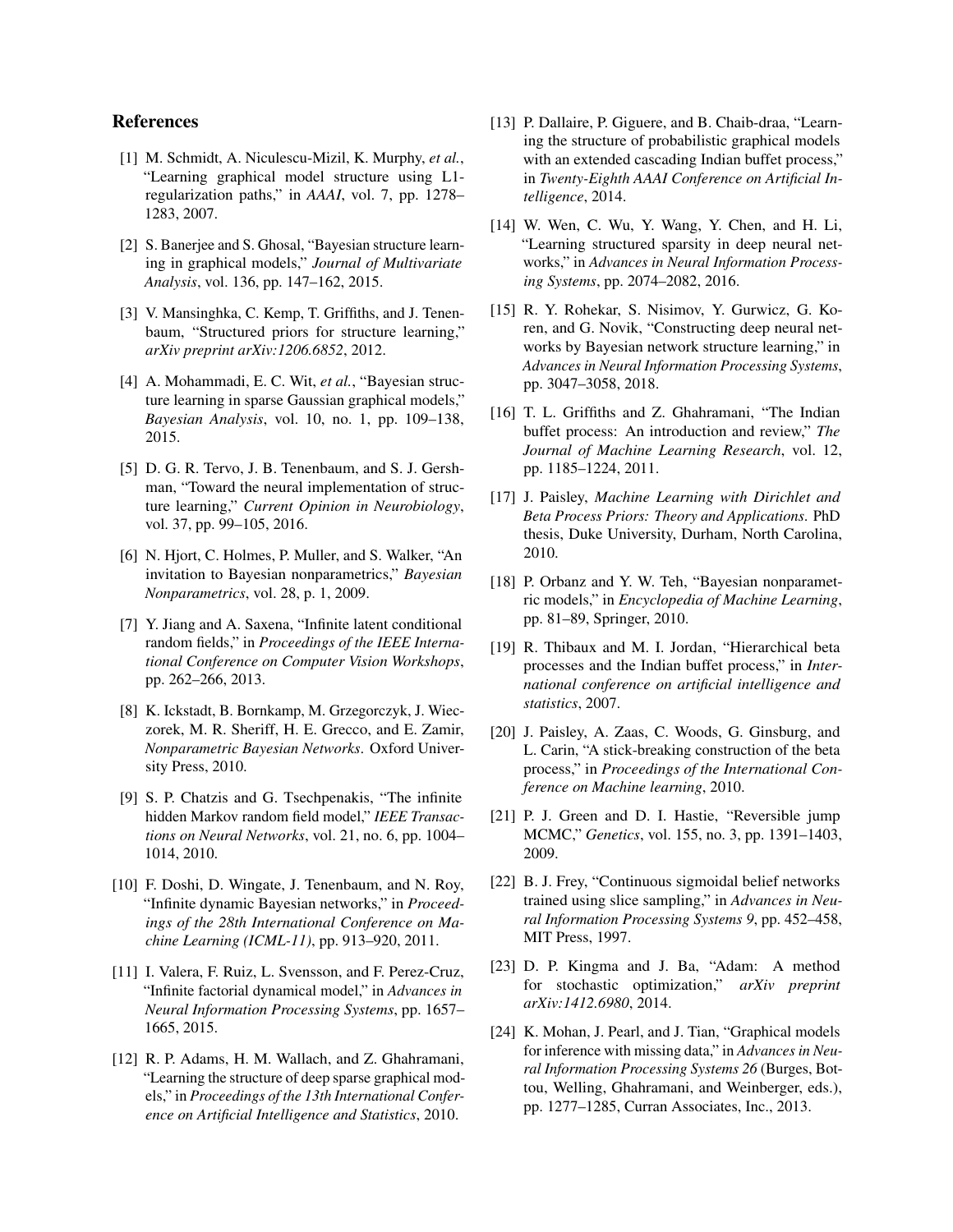# Supplementary material

# Proof for Equation 6

We marginalize  $\pi$  out of equation 5. The steps are:

$$
p(Z_{AA}|\alpha, \gamma, \phi, K, \theta, A) \tag{22}
$$

$$
=\prod_{k\in A}\int \pi_k^{m_k}\left(1-\pi_k\right)^{\downarrow_k-m_k}p(\pi_k)d\pi_k\tag{23}
$$

$$
= \prod_{k\in H^{+}} \int \pi_{k}^{m_{k}} (1-\pi_{k})^{\downarrow_{k}-m_{k}} \cdot \frac{\pi_{k}^{\alpha} \tilde{\pi}^{-1} (1-\pi_{k})^{\alpha(1-\frac{\gamma}{K})-1}}{\mathbf{B}(\alpha \tilde{\pi}, \alpha(1-\tilde{\pi}))} d\pi_{k}
$$
\n
$$
\prod_{k\in O} \int \pi_{k}^{m_{k}} (1-\pi_{k})^{\downarrow_{k}-m_{k}} \cdot \frac{\pi_{k}^{\alpha} \tilde{\pi}^{+\phi-1} (1-\pi_{k})^{\alpha(1-\frac{\gamma}{K})-1}}{\mathbf{B}(\alpha \tilde{\pi}+\phi,\alpha(1-\tilde{\pi}))} d\pi_{k}
$$
\n
$$
= \prod_{k\in H^{+}} \frac{\mathbf{B}(m_{k}+\alpha \tilde{\pi},\downarrow_{k}-m_{k}+\alpha(1-\frac{\gamma}{K}))}{\mathbf{B}(\alpha \tilde{\pi},\alpha(1-\tilde{\pi}))}
$$
\n
$$
\prod_{k\in O} \frac{\mathbf{B}(m_{k}+\alpha \tilde{\pi}+\phi,\downarrow_{k}-m_{k}+\alpha(1-\frac{\gamma}{K}))}{\mathbf{B}(\alpha \tilde{\pi}+\phi,\alpha(1-\frac{\gamma}{K}))}
$$
\n
$$
= \prod_{k\in H^{+}} \frac{\Gamma(\alpha)}{\Gamma(\alpha \tilde{\pi})\Gamma(\alpha(1-\tilde{\pi}))} \frac{\Gamma(m_{k}+\alpha \tilde{\pi})\Gamma(\downarrow_{k}-m_{k}+\alpha(1-\frac{\gamma}{K}))}{\Gamma(\alpha+\downarrow_{k})}
$$
\n(25)

$$
\prod_{k\in O} \frac{\Gamma(\alpha)}{\Gamma(\alpha \frac{\gamma}{K} + \phi) \Gamma(\alpha(1 - \frac{\gamma}{K}))} \frac{\Gamma(m_k + \alpha \frac{\gamma}{K} + \phi) \Gamma(\psi_k - m_k + \alpha(1 - \frac{\gamma}{K}))}{\Gamma(\alpha + \psi_k)}
$$
(26)

$$
= \prod_{k \in H^{+}} \frac{\left[\alpha \frac{\gamma}{K}\right]^{\overline{m_{k}}}[\alpha(1 - \frac{\gamma}{K})]^{\overline{\downarrow_{k} - m_{k}}}}{\alpha^{\overline{\downarrow_{k}}}} \prod_{k \in O} \frac{\left[\alpha \frac{\gamma}{K} + \phi\right]^{\overline{m_{k}}}[\alpha(1 - \frac{\gamma}{K})]^{\overline{\downarrow_{k} - m_{k}}}}{\left[\alpha + \phi\right]^{\overline{\downarrow_{k}}}}
$$
(27)

where  $(25)$  and  $(26)$  uses the definition of the Beta function:

$$
B(x, y) = \int_0^1 t^{x-1} (1-t)^{y-1} dt = \frac{\Gamma(x) \Gamma(y)}{\Gamma(x+y)}
$$

and [\(27\)](#page-9-2) uses the following Pochhammer symbol definition:

$$
x^{\overline{n}} = \frac{\Gamma(x+n)}{\Gamma(x)}
$$

<span id="page-9-2"></span><span id="page-9-1"></span><span id="page-9-0"></span> $\Box$ 

## Proof for equation (8)

We want to marginalize  $\theta_I$  out of equation (7). First, we factorize the joint probability of (7) and (1) as follow:

$$
p(Z_{AA}, Z_{IA}, \theta | \alpha, \gamma, \phi, K, O) \tag{28}
$$

$$
= p(Z_{AA}, Z_{IA} | \downarrow, \alpha, \gamma, \phi, K, O)p(\downarrow |\theta)p(\theta)
$$
\n(29)

$$
= p(Z_{AA}, Z_{IA} | \downarrow, \alpha, \gamma, \phi, K, O)p(\downarrow_A |\theta_A)p(\downarrow_I |\theta_A, \theta_I)p(\theta_A)p(\theta_I)
$$
\n(30)

where  $\downarrow_A$  is the array containing counts for the active nodes,  $\downarrow_I$  is the array for inactive nodes and  $\downarrow$  is the K-dimensional array containing them all.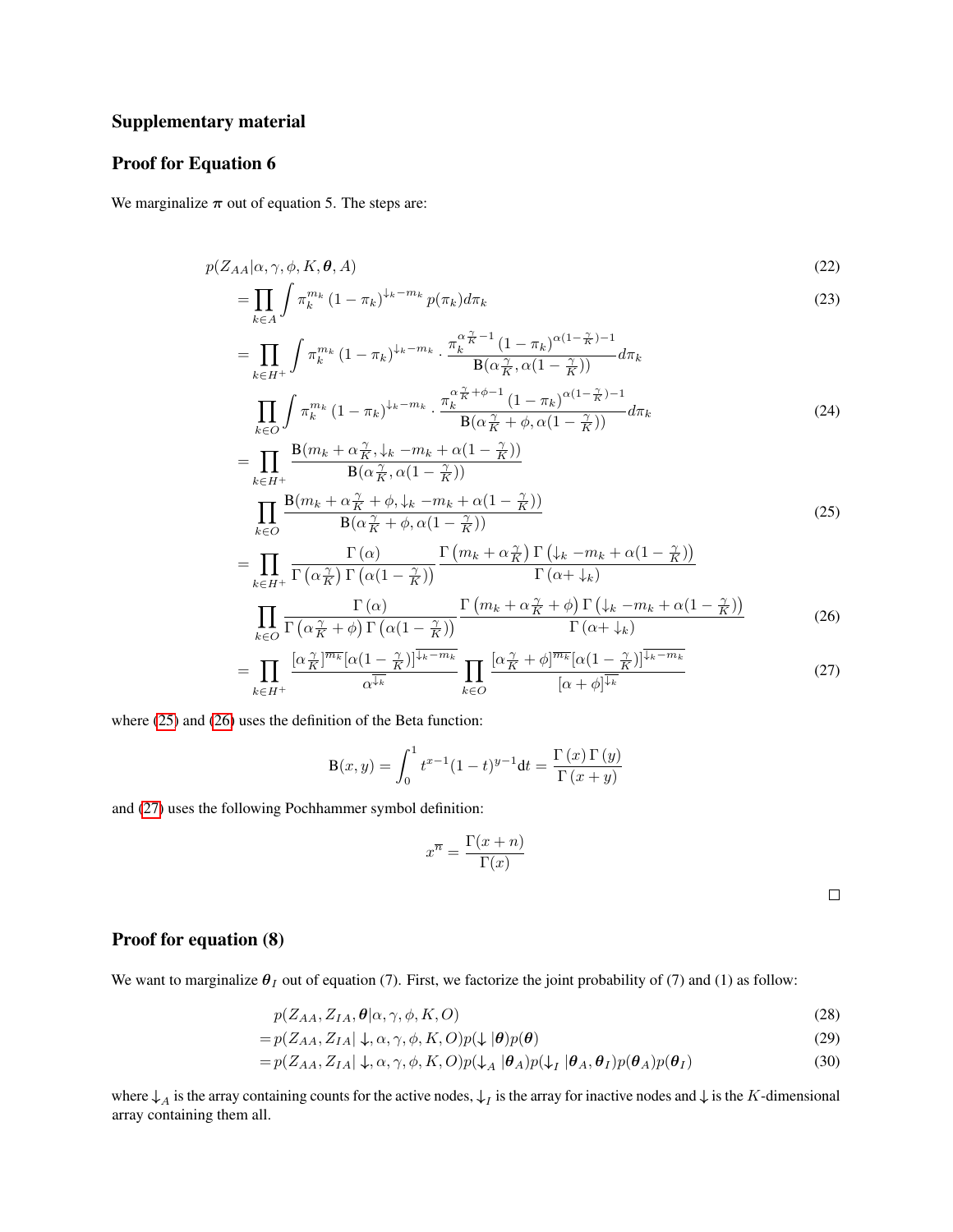The array  $\downarrow$ <sub>A</sub> can be assigned any permutation of  $\{1, \ldots, K^+\}$ . There is  $K^+!$  permutations. Since all  $\theta$ 's are uniformly distributed, permutations have equal probabilities. Thus, any assignment of  $\downarrow$ <sub>A</sub> has probability equivalent to:

$$
p(\downarrow_1=0,\downarrow_2=1,\ldots,\downarrow_K=K^+-1|\theta_1<\theta_2<\cdots<\theta_{K^+})p(\theta_1<\theta_2<\cdots<\theta_{K^+})=\frac{1}{K^+!}
$$
(31)

where we assume without loss of generality that  $A = \{1, \ldots, K^+\}.$ 

Let  $\theta_A^{\lambda}$  be the ascending sorted vector of elements in  $\{0,1\}\cup\theta_A$ . We obtain  $K^++1$  intervals. The probability that  $\theta_k \in \theta_I$  belongs to the jth interval is  $\theta_{j+1}^{\lambda} - \theta_j^{\lambda}$ . By definition,  $\theta_k$  being in the jth interval entails  $\downarrow_k = j$  where  $j \in {0, 1, \ldots, K^+}$ . We write the distribution on  $\downarrow_k$  for  $k \in I$  as:

$$
p(\downarrow_k = j | k \in I, \theta_k, \boldsymbol{\theta}_A) = \theta_{j+1}^{\nearrow} - \theta_j^{\nearrow}
$$
\n(32)

where all  $\downarrow_k$  for  $k \in I$  are iid random variables from this distribution.

Thus, the actual integral to solve is:

$$
\int p(Z_{AA}, Z_{IA} | \downarrow, \alpha, \gamma, \phi, K, O)p(\downarrow_A |\theta_A) p(\downarrow_I |\theta_A, \theta_I) p(\theta_A) p(\theta_I) d\theta_I
$$
\n
$$
= \frac{1}{K^+!} \prod_{k \in H^+} \frac{\left[\alpha \frac{\gamma}{K}\right]^{\overline{m_k}} [\alpha(1 - \frac{\gamma}{K})]^{\overline{\downarrow_k - m_k}}}{\alpha^{\overline{\downarrow_k}}} \prod_{k \in O} \frac{\left[\alpha \frac{\gamma}{K} + \phi\right]^{\overline{m_k}} [\alpha(1 - \frac{\gamma}{K})]^{\overline{\downarrow_k - m_k}}}{[\alpha + \phi]^{\overline{\downarrow_k}}}
$$
\n
$$
\int \prod_{k \in I} \frac{\left[\alpha(1 - \frac{\gamma}{K})\right]^{\overline{\downarrow_k}}}{\alpha^{\overline{\downarrow_k}}} p(\downarrow_I |\theta_A, \theta_I) p(\theta_I) d\theta_I
$$
\n(34)

and we can now deal with the remaining integral.

Since  $\theta_k$  for  $k \in I$  are iid random variables,  $\downarrow_k$  for  $k \in I$  are also independent. This means we have independent integrals in [\(34\)](#page-10-0), all being identical. Thus, we have:

$$
\int \prod_{k \in I} \frac{\left[\alpha(1 - \frac{\gamma}{K})\right]^{\overline{\downarrow_k}}}{\alpha^{\overline{\downarrow_k}}} p(\downarrow_I | \boldsymbol{\theta}_A, \boldsymbol{\theta}_I) p(\boldsymbol{\theta}_I) d\boldsymbol{\theta}_I = \left( \sum_{j=0}^{K^+} \frac{\left[\alpha(1 - \frac{\gamma}{K})\right]^{\overline{j}}}{\alpha^{\overline{j}}} dp(\downarrow_k = j) \right)^{|I|}
$$
(35)

<span id="page-10-2"></span><span id="page-10-1"></span><span id="page-10-0"></span>
$$
= \left(\sum_{j=0}^{K^+} (\theta_{j+1}^{\lambda} - \theta_j^{\lambda}) \frac{[\alpha(1-\frac{\gamma}{K})]^{\overline{j}}}{\alpha^{\overline{j}}}\right)^{K^-} \tag{36}
$$

Substituting [\(36\)](#page-10-1) back into [\(34\)](#page-10-0) gives:

$$
p(Z_{AA}, Z_{IA}, \theta_A | \alpha, \gamma, \phi, K, O) = \frac{1}{K^{+}} \left( \sum_{j=0}^{K^{+}} (\theta_{j+1}^{\gamma} - \theta_j^{\gamma}) \frac{[\alpha (1 - \frac{\gamma}{K})]^{\overline{j}}}{\alpha^{\overline{j}}} \right)^{K^{-}}
$$

$$
\prod_{k \in H^{+}} \frac{[\alpha_K^{\gamma}]^{\overline{m_k}} [\alpha (1 - \frac{\gamma}{K})]^{\overline{j_k - m_k}}}{\alpha^{\overline{j_k}}}
$$

$$
\prod_{k \in O} \frac{[\alpha_K^{\gamma} + \phi]^{\overline{m_k}} [\alpha (1 - \frac{\gamma}{K})]^{\overline{j_k - m_k}}}{[\alpha + \phi]^{\overline{j_k}}}
$$
(37)

which is a combination of discrete-continuous probability for DAGs and orders.

Equation [\(37\)](#page-10-2) is a probability on structures with specific labellings. However, only the observed variables must be labelled. To compute the probability of a structure regardless of the labels, we define an equivalence class accounting for the exchangeability of the hidden nodes. To this end, we define a mapping function permuting variable indices so that identical ordered DAGs will generate the same unique key representation. First, the D observed variables are always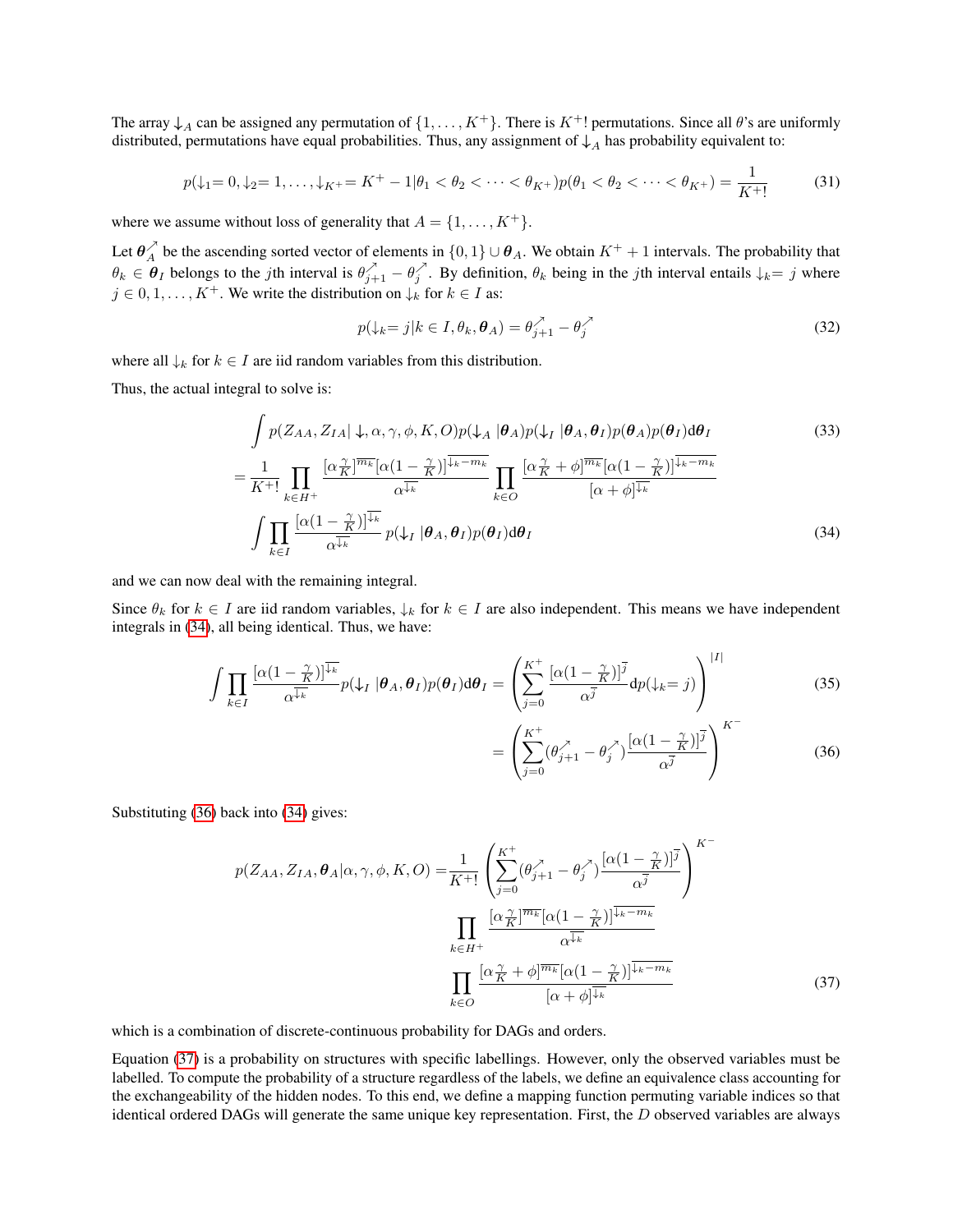assigned indices 1 to D in a predetermined way, resulting in  $O = \{1, \ldots, D\}$ . Then, we define  $H^+ = \{D+1, \ldots K^+\}$ as the set of hidden actives nodes. The mapping assigns indices in  $A^+$  by first sorting  $\theta_{A^+}$  and then assigning index  $D + 1$  to the node having the smallest order,  $D + 2$  to the second smallest and so on, up to  $K^+$  for the largest order value. This way, we obtain a unique key representation for identical ordered DAGs. For a DAGs with  $K^+$  active nodes and D observables, there are  $(K - D)(K - D - 1)(K - D - 2)...(K - K^{+})$  possible DAG permutations that are mapping to a unique key DAG. In term of falling factorial, this last term is written  $(K - D)^{K^+ - D}$ .

At this point, we can compute the probability of a class by summing the probability of all possible DAGs mapping to its unique representative. Thus, we have:

$$
p(Z_{AA}^{\lambda}, Z_{IA}^{\lambda}, \theta_A | \alpha, \gamma, \phi, K, O) =
$$
\n
$$
\left(\sum_{j=0}^{K^{+}} (\theta_{j+1}^{\lambda} - \theta_{j}^{\lambda}) \frac{[\alpha(1 - \frac{\gamma}{K})]^{\overline{j}}}{\alpha^{\overline{j}}}\right)^{K^{-}} \cdot \frac{(K - D)^{K^{+} - D}}{K^{+}!}
$$
\n
$$
\prod_{k \in A^{+}} \frac{[\alpha \frac{\gamma}{K}]^{\overline{m_{k}}} [\alpha(1 - \frac{\gamma}{K})]^{\overline{\downarrow_{k} - m_{k}}}}{\alpha^{\overline{\downarrow_{k}}}} \prod_{k \in O} \frac{[\alpha \frac{\gamma}{K} + \phi]^{\overline{m_{k}}} [\alpha(1 - \frac{\gamma}{K})]^{\overline{\downarrow_{k} - m_{k}}}}{[\alpha + \phi]^{\overline{\downarrow_{k}}}}
$$
\n(38)

### Proof for equation (9)

We evaluate the following limit:

$$
\lim_{K \to \infty} \left( \sum_{j=0}^{K^{+}} (\theta_{j+1}^{\lambda} - \theta_{j}^{\lambda}) \frac{\left[ \alpha (1 - \frac{\gamma}{K}) \right]^{\overline{j}}}{\alpha^{\overline{j}}} \right)^{K^{-}} \cdot \frac{(K - D)^{K^{+} - D}}{K^{+}!} \cdot \frac{(K - D)^{K^{+} - D}}{K^{+}!} \cdot \prod_{k \in A^{+}} \frac{\left[ \alpha \frac{\gamma}{K} \right]^{\overline{m_{k}}} \left[ \alpha (1 - \frac{\gamma}{K}) \right]^{\overline{\downarrow}_{k} - m_{k}}}{\alpha^{\overline{\downarrow}_{k}}} \prod_{k \in O} \frac{\left[ \alpha \frac{\gamma}{K} + \phi \right]^{\overline{m_{k}}} \left[ \alpha (1 - \frac{\gamma}{K}) \right]^{\overline{\downarrow}_{k} - m_{k}}}{\left[ \alpha + \phi \right]^{\overline{\downarrow}_{k}}} \tag{39}
$$

where both K and  $K^- = K - K^+$  go to infinity when  $K^+$  is finite. Here, we apply the multiplication law to split the limit and get:

<span id="page-11-4"></span><span id="page-11-3"></span><span id="page-11-2"></span><span id="page-11-1"></span>
$$
\lim_{K \to \infty} \left( \sum_{j=0}^{K^+} (\theta_{j+1}^{\lambda} - \theta_j^{\lambda}) \frac{[\alpha (1 - \frac{\gamma}{K})]^{\overline{j}}}{\alpha^{\overline{j}}} \right)^{K^-}
$$
(40)

and

<span id="page-11-0"></span>
$$
\lim_{K \to \infty} (K - D)^{K^{+} - D} \prod_{k \in A^{+}} \frac{\left[ \alpha \frac{\gamma}{K} \right]^{\overline{m_k}} [\alpha (1 - \frac{\gamma}{K})]^{\overline{\downarrow_k - m_k}}}{\alpha^{\overline{\downarrow_k}}} \prod_{k \in O} \frac{\left[ \alpha \frac{\gamma}{K} + \phi \right]^{\overline{m_k}} [\alpha (1 - \frac{\gamma}{K})]^{\overline{\downarrow_k - m_k}}}{[\alpha + \phi]^{\overline{\downarrow_k}}} \tag{41}
$$

where the constant  $1/K^+!$  is factored out.

We first consider the limit  $(41)$ :

$$
\lim_{K \to \infty} (K - D)^{K^{+} - D} \prod_{k \in A^{+}} \frac{\left[ \alpha \frac{\gamma}{K} \right]^{\overline{m_{k}}} [\alpha (1 - \frac{\gamma}{K})]^{\overline{\downarrow_{k} - m_{k}}}}{\alpha^{\overline{\downarrow_{k}}}} \prod_{k \in O} \frac{\left[ \alpha \frac{\gamma}{K} + \phi \right]^{\overline{m_{k}}} [\alpha (1 - \frac{\gamma}{K})]^{\overline{\downarrow_{k} - m_{k}}}}{\left[ \alpha + \phi \right]^{\overline{\downarrow_{k}}}} \tag{42}
$$

$$
= \prod_{k \in O} \frac{\phi^{\overline{m_k}} \alpha^{\overline{\downarrow_k - m_k}}}{[\alpha + \phi]^{\overline{\downarrow_k}} \ K \to \infty} (\overline{K} - D)^{\underline{K^+} - D} \prod_{k \in A^+} \frac{[\alpha_K^{\underline{\gamma}}]^{\overline{m_k}} [\alpha (1 - \frac{\gamma}{K})]^{\overline{\downarrow_k - m_k}}}{\alpha^{\overline{\downarrow_k}}} \tag{43}
$$

$$
= \prod_{k \in O} \frac{\phi^{\overline{m_k}} \alpha^{\overline{\downarrow_k - m_k}}}{[\alpha + \phi]^{\overline{\downarrow_k}}} \lim_{K \to \infty} (K - D)^{K^+ - D} \prod_{k \in A^+} \alpha \frac{\gamma}{K} \frac{[\alpha \frac{\gamma}{K} + 1]^{\overline{m_k - 1}} [\alpha (1 - \frac{\gamma}{K})]^{\overline{\downarrow_k - m_k}}}{\alpha^{\overline{\downarrow_k}}} \tag{44}
$$

$$
= \prod_{k \in O} \frac{\phi^{\overline{m_k}} \alpha^{\overline{\downarrow_k - m_k}}}{[\alpha + \phi]^{\overline{\downarrow_k}}} \lim_{K \to \infty} \frac{(K - D)^{K^+ - D}}{K^{K^+ - D}} \prod_{k \in A^+} \alpha \gamma \frac{[\alpha \frac{\gamma}{K} + 1]^{\overline{m_k - 1}} [\alpha (1 - \frac{\gamma}{K})]^{\overline{\downarrow_k - m_k}}}{\alpha^{\overline{\downarrow_k}}} \tag{45}
$$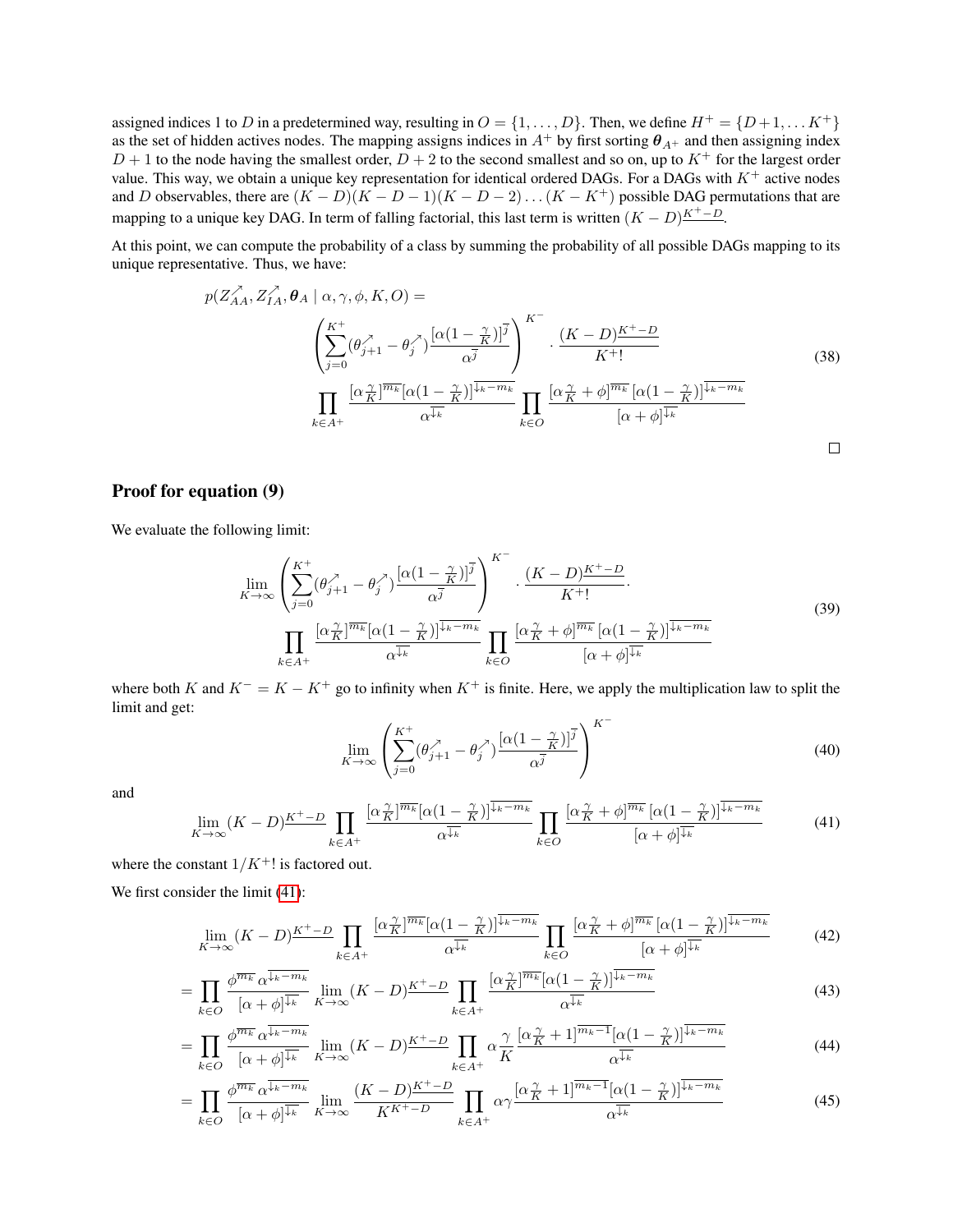$$
= \prod_{k \in O} \frac{\phi^{\overline{m_k}} \alpha^{\overline{\downarrow_k - m_k}}}{[\alpha + \phi]^{\overline{\downarrow_k}} \ K \to \infty} \prod_{k \in A^+} \alpha \gamma \frac{[\alpha \frac{\gamma}{K} + 1]^{\overline{m_k - 1}} [\alpha (1 - \frac{\gamma}{K})]^{\overline{\downarrow_k - m_k}}}{\alpha^{\overline{\downarrow_k}}} \tag{46}
$$

$$
= \prod_{k \in O} \frac{\phi^{\overline{m_k}} \alpha^{\overline{\downarrow_k - m_k}}}{[\alpha + \phi]^{\overline{\downarrow_k}}} \prod_{k \in A^+} \alpha \gamma \frac{[1]^{\overline{m_k - 1}} [\alpha]^{\overline{\downarrow_k - m_k}}}{\alpha^{\overline{\downarrow_k}}} \tag{47}
$$

$$
= \prod_{k \in O} \frac{\phi^{\overline{m_k}} \alpha^{\overline{\downarrow_k - m_k}}}{[\alpha + \phi]^{\overline{\downarrow_k}}} \prod_{k \in A^+} \alpha \gamma \frac{(m_k - 1)!}{(\alpha + \downarrow_k - m_k)^{\overline{m_k}}}
$$
(48)

where evaluating the limit on the right most product in [\(42\)](#page-11-1) trivially cancels  $1/K$  terms, [\(43\)](#page-11-2) is obtained by factoring out the first term of the Pochhammer symbol, which leads to the simplification of the middle term in [\(45\)](#page-11-3). A trivial simplification of 1/K terms is done on [\(46\)](#page-12-0) and the final equation is a conversion from the Pochammer symbol to factorial representation.

We now evaluate  $(40)$ :

<span id="page-12-0"></span>
$$
\lim_{K \to \infty} \left( \sum_{j=0}^{K^+} (\theta_{j+1}^{\lambda} - \theta_j^{\lambda}) \frac{[\alpha (1 - \frac{\gamma}{K})]^{\overline{j}}}{\alpha^{\overline{j}}} \right)^{K^-}
$$
\n(49)

$$
= \lim_{K \to \infty} \exp\left[K^{-} \cdot \ln\left(\sum_{j=0}^{K^{+}} (\theta_{j+1}^{\lambda} - \theta_{j}^{\lambda}) \frac{[\alpha(1 - \frac{\gamma}{K})]^{\overline{j}}}{\alpha^{\overline{j}}}\right)\right]
$$
(50)

$$
= \exp\left[\lim_{K \to \infty} \frac{\ln\left(\sum_{j=0}^{K^+} (\theta_{j+1}^{\lambda} - \theta_j^{\lambda}) \frac{\left[\alpha(1-\frac{\gamma}{K})\right]^{\overline{j}}}{\alpha^{\overline{j}}}\right)}{\frac{1}{K^-}}\right]
$$
(51)

$$
= \exp\left[\lim_{K\to\infty} \frac{\frac{1}{\sum_{j=0}^{K^+}(\theta_{j+1}^{\lambda}-\theta_{j}^{\lambda})\frac{[\alpha(1-\frac{\gamma}{K})]^{\overline{j}}}{\alpha^{\overline{j}}}} \left(\frac{\partial}{\partial K} \sum_{j=0}^{K^+}(\theta_{j+1}^{\lambda}-\theta_{j}^{\lambda})\frac{[\alpha(1-\frac{\gamma}{K})]^{\overline{j}}}{\alpha^{\overline{j}}}\right)}{(\overline{K}^{-})^2}\right]
$$
(52)

$$
= \exp\left[\frac{\lim_{K\to\infty} -(K^-)^2 \left(\frac{\partial}{\partial K} \sum_{j=0}^{K^+} (\theta_{j+1}^{\lambda} - \theta_j^{\lambda}) \frac{[\alpha(1-\frac{\gamma}{K})]^{\bar{j}}}{\alpha^{\bar{j}}}\right)}{\lim_{K\to\infty} \sum_{j=0}^{K^+} (\theta_{j+1}^{\lambda} - \theta_j^{\lambda}) \frac{[\alpha(1-\frac{\gamma}{K})]^{\bar{j}}}{\alpha^{\bar{j}}}}\right]
$$
(53)

where  $(52)$  is the result of applying l'Hôpital's rule and  $(53)$  splits the equation into two limits to be evaluated independently. Let us consider the denominator limit:

<span id="page-12-2"></span><span id="page-12-1"></span>
$$
\lim_{K \to \infty} \sum_{j=0}^{K^+} (\theta_{j+1}^{\lambda} - \theta_j^{\lambda}) \frac{[\alpha(1 - \frac{\gamma}{K})]^{\overline{j}}}{\alpha^{\overline{j}}} \tag{54}
$$

$$
=\sum_{j=0}^{K^{+}}(\theta_{j+1}^{\lambda}-\theta_{j}^{\lambda})\frac{\lim_{K\to\infty}[\alpha(1-\frac{\gamma}{K})]^{\overline{j}}}{\alpha^{\overline{j}}}
$$
\n(55)

$$
=\sum_{j=0}^{K^+} (\theta_{j+1}^{\lambda} - \theta_j^{\lambda}) \frac{\alpha^{\overline{j}}}{\alpha^{\overline{j}}}
$$
\n(56)

$$
=1\tag{57}
$$

where the last equation results from sum of all sub-intervals belonging to the  $[0, 1]$  interval. Let us evaluate the other limit:

$$
\lim_{K \to \infty} -(K^{-})^2 \left( \frac{\partial}{\partial K} \sum_{j=0}^{K^{+}} (\theta_{j+1}^{\lambda} - \theta_j^{\lambda}) \frac{[\alpha (1 - \frac{\gamma}{K})]^{\overline{j}}}{\alpha^{\overline{j}}} \right)
$$
(58)